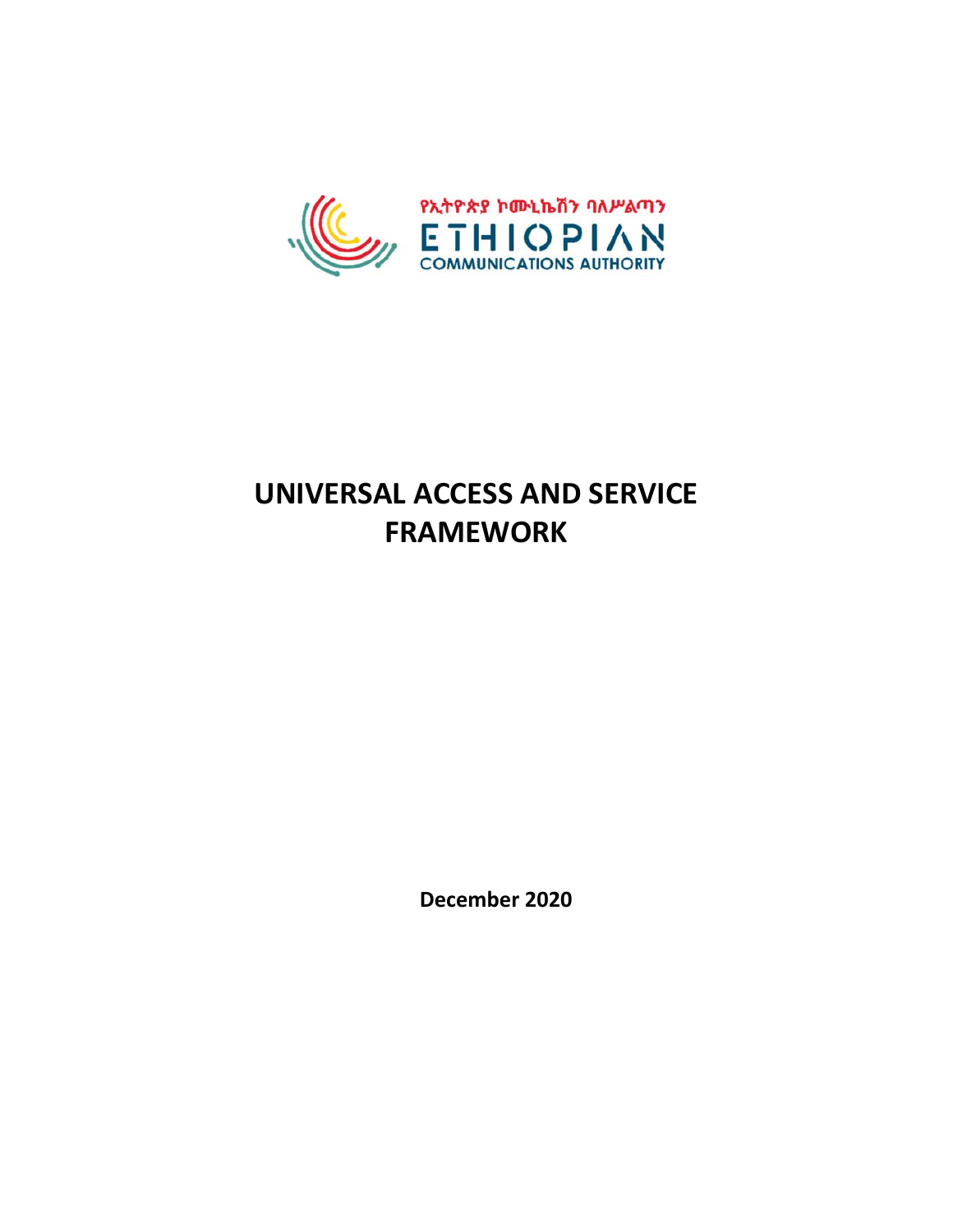# **Table of Contents**

| 1 |                                                                                                                                                                                                                              |
|---|------------------------------------------------------------------------------------------------------------------------------------------------------------------------------------------------------------------------------|
| 2 |                                                                                                                                                                                                                              |
|   | 2.1<br>2.2<br>2.2.1<br>2.2.2<br>2.2.3                                                                                                                                                                                        |
| з |                                                                                                                                                                                                                              |
|   | 3.1<br>3.2<br>3.3<br>Incumbent Basic (2G) and Broadband (3G) Reach  5<br>3.3.1<br>3.3.2<br>3.3.3                                                                                                                             |
| 4 |                                                                                                                                                                                                                              |
|   | 4.1<br>4.2<br>4.2.1<br>4.2.2<br>Minimum National infrastructure coverage requirement  8<br>4.2.3<br>4.2.4<br>4.2.5<br>4.2.6                                                                                                  |
| 5 |                                                                                                                                                                                                                              |
|   | 5.1<br>5.2<br>5.3<br>5.4                                                                                                                                                                                                     |
| 6 |                                                                                                                                                                                                                              |
|   | 6.1<br>Phase 1 - Addressing Existing Network and Service Gaps  13<br>6.2<br>Stream 1 - Reaching the Most Under-Served Communities 13<br>6.2.1<br>6.2.2<br>Stream 2 - Mobile Network Backbone Enhancement and Expansion<br>14 |
|   | 6.3<br>Phase 2 - Subsequent Sectoral and Demand Side Needs  15<br>Stream 3 - Sector ICT Development Projects  15<br>6.3.1<br>Stream 4 - Digital Literacy, ICT Capacity Building and Awareness  16<br>6.3.2<br>6.3.3<br>6.3.4 |
| 7 |                                                                                                                                                                                                                              |
|   | 7.1<br>7.2<br>ICT Market size and funding resource timescale 17<br>7.3<br>7.4                                                                                                                                                |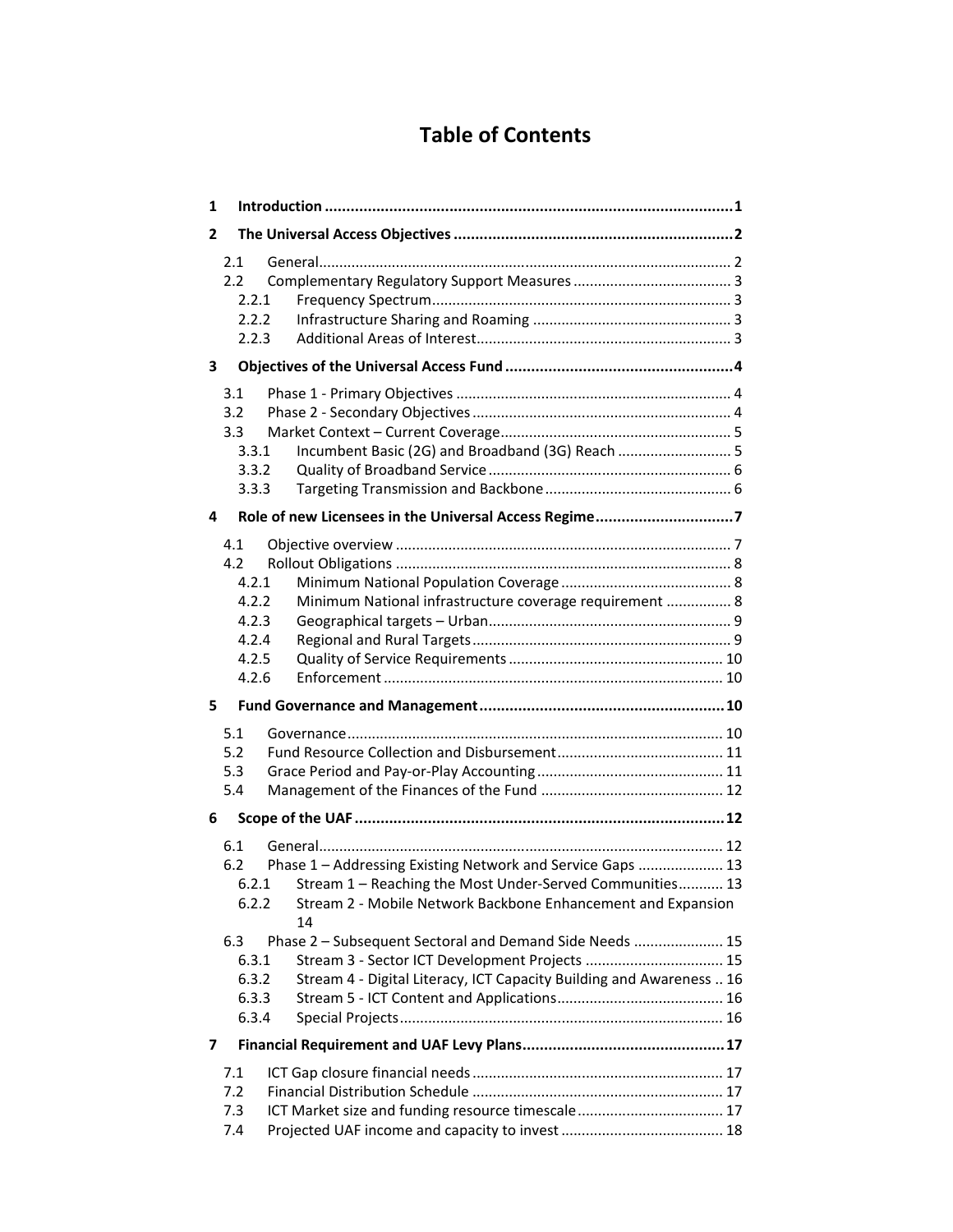| 7.5 |  |
|-----|--|
| 7.6 |  |
| 7.7 |  |
| 7.8 |  |
| 8   |  |
| 8.1 |  |
| 8.2 |  |
| 8.3 |  |
| 8.4 |  |
| 8.5 |  |
| 8.6 |  |
| 8.7 |  |
| 8.8 |  |
| 8.9 |  |
| 9   |  |
| 9.1 |  |
| 9.2 |  |
| 9.3 |  |
| 9.4 |  |
| 9.5 |  |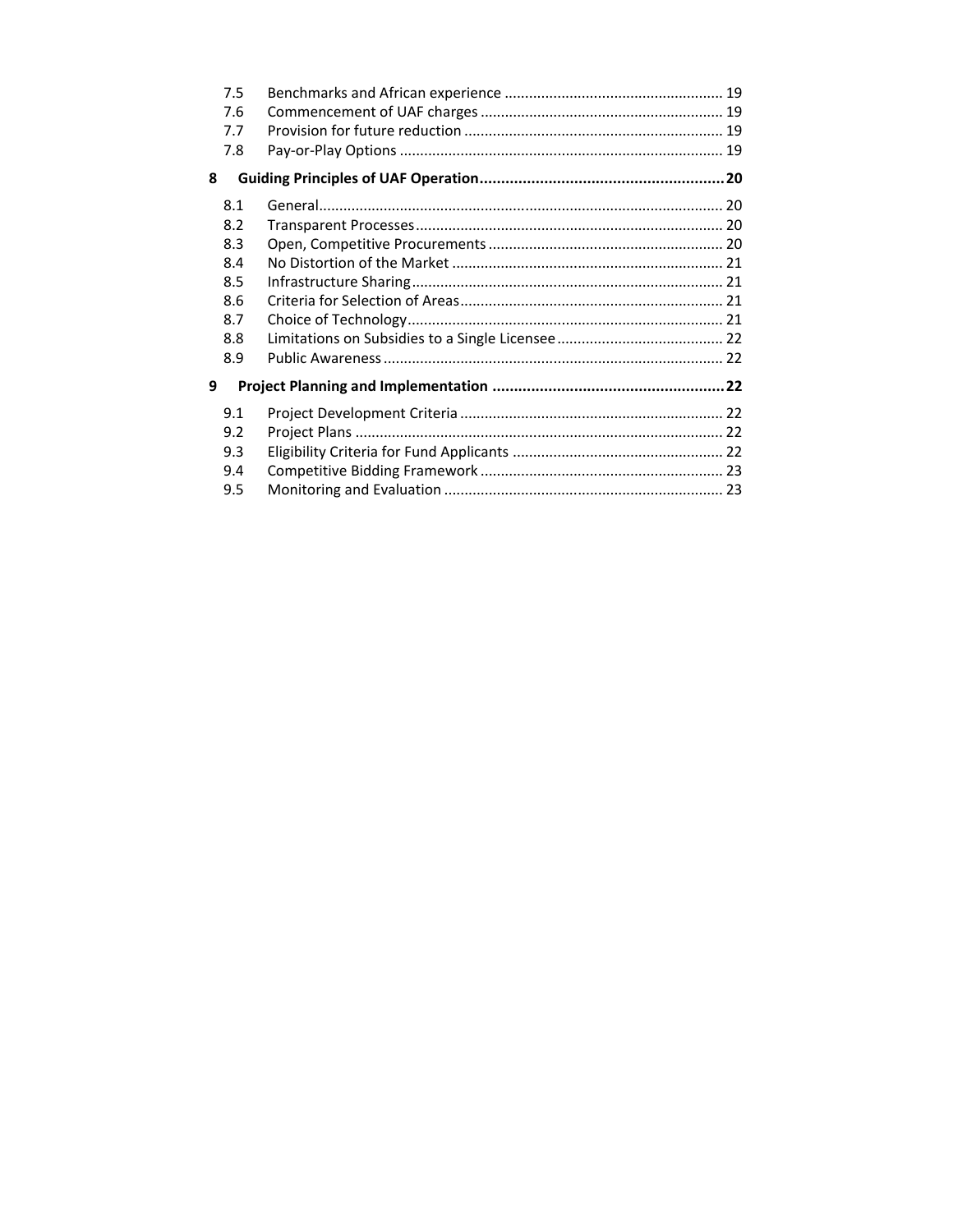# **Universal Access & Service Framework**

## **1 Introduction**

The Government of the Federal Democratic Republic of Ethiopia (alternatively "the Government" or "GoE") is committed to ensuring that all its citizens have access to modern, high‐quality communications services. Universal Access (alternatively "UA") means that all segments of Ethiopia's population, regardless of their geographic location, and socio‐economic standing and situation, must have access to a full range of communications services at suitable (affordable) prices. Universal Service (alternatively "US") means that all citizens will ultimately be able to subscribe privately to a full range of affordable voice and data services. In general, this document shall use the term Universal Access as representing the overall strategy and objective of UA, which is to eventually achieve US in Ethiopia.

On the way to achieving this objective, in 2018 the Government established a policy in favor of market liberalization and competition. This includes the opening of the market as well as restructuring of, and engaging private sector participation in, the incumbent telecommunications operator, Ethio telecom. The following year, in 2019, the Government launched the Home‐Grown Economic Reform Agenda which aims to expand Ethiopia's economic capabilities by giving particular emphasis to several sectors including information and communications technology. With the 2020 Ten‐Year National Development Plan (2020‐2030) and Digital Ethiopia Strategy 2025, Ethiopia stands poised to rapidly enter into a period of national development and growth.

The private sector, through these newly created market conditions in Ethiopia, will have an important role to play in meeting universal access targets and universal service by bringing increased investments, a broader range of ICT services and competition‐induced lower prices to the country. Nevertheless, there is a need for the Government to ensure that the largest number of users possible receive the full socio‐economic benefit of communications services. In particular, the promotion of communications service investments in rural and un‐served areas is a high priority, and will be enhanced though provision of financial incentives to ensure the most extensive coverage and affordability.

The Communications Services Proclamation No. 1148/2019 ("the Proclamation"), established the Ethiopian Communications Authority (alternatively the "Authority" or "ECA") to, among other responsibilities, ensure that communications services are operated in a manner that will best serve and contribute to the nation's economic and social development. The Proclamation also established the Universal Access Fund (alternatively the "UAF" or "Fund") to support achievement of universal access. The Authority is charged with developing the objectives and goals for Universal Access and is mandated to manage and administer the Fund.

The amounts and sources of income to be made available to the Fund and its manner of administration is to be determined by the Universal Access Fund Regulation to be issued by the Council of Ministers. The Fund is primarily to be financed by mandatory annual contributions from all licensed operators that will provide services in the various Communications and Information market segments. The Fund will also have provisions for complementary financing from other sources.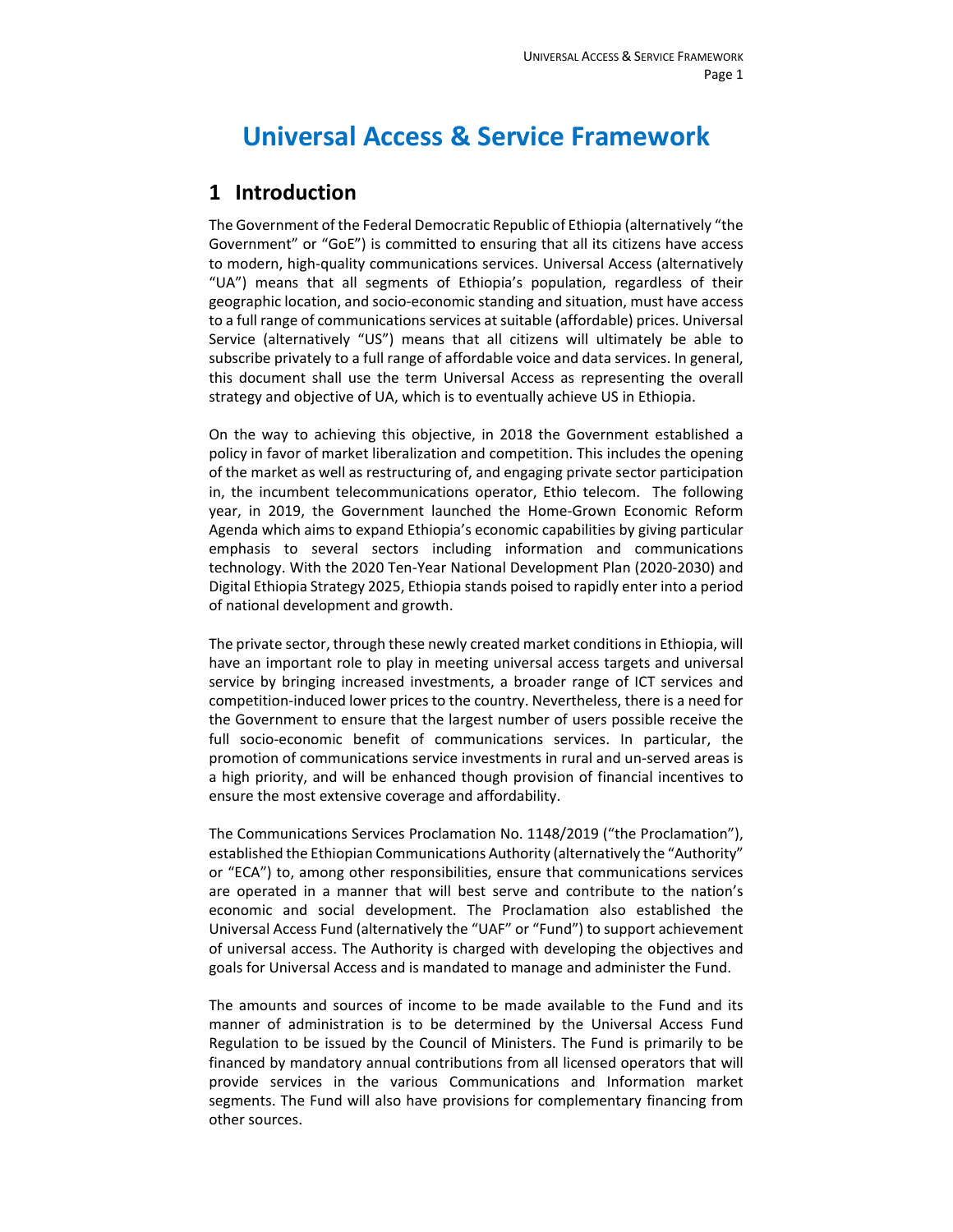In discharging its mandate, the Authority has prepared this Universal Access and Service Framework Five‐Year Plan, to inform the public and all stakeholders about the key aspects, considerations and principles that the Authority shall uphold in promoting Universal Access and administering the Fund.

# **2 The Universal Access Objectives**

## **2.1 General**

Universal Access is the availability of communications services of a quality specified by the Authority to all users regardless of their geographic location; accessible regardless of physical or mental ability, race, gender, religion or any other social factor; and priced affordably regardless of income level.

The type of services to be made available shall include, at a minimum, voice, text and data, including broadband access to the Internet at a speed and facility that is universal for users located in urban and rural areas, and accessible to persons with disabilities who shall be progressively facilitated for better access in the universal access strategy:

- **Voice service coverage with call and text quality in accordance with the Quality of Service (QoS) Directive** shall reach *at least* 98% of the total population within 5 years from commencement of the program. Under this overall national target, even populations that are located in the most underserved, remote rural Weredas and Kebeles nationwide must have a minimum of eighty percent (80%) coverage. These targets may be raised after 5 years;
- **The speed of Internet access services** shall be targeted at a minimum of 10 Mbps downlink and 512 Kbps uplink to be achievable by the year 2025, using the most appropriate technology by that date, and shall cover the same high percentages of population in all parts of the country;
- Required service quality will be increased beyond 2025 in appropriately progressive increments.

This policy framework for universal access builds upon the extensive voice and broadband presence already achieved by the incumbent and the expectation for deep, competitive rollout from new licensees, which will naturally increase service quality and customer choice over the next five years.

The private sector, through the newly created liberalized market, will thus have an important part to play, largely by enabling and promoting both increased access as a result of more investments as well as customer take‐up/penetration through bringing lower, competition‐induced prices to the country.

The role of the Fund shall be to supplement commercial service provision by offering financial incentives, where judged necessary, to ensure that voice and broadband services will reach all targeted populations at the specified quality in a commercially sustainable manner.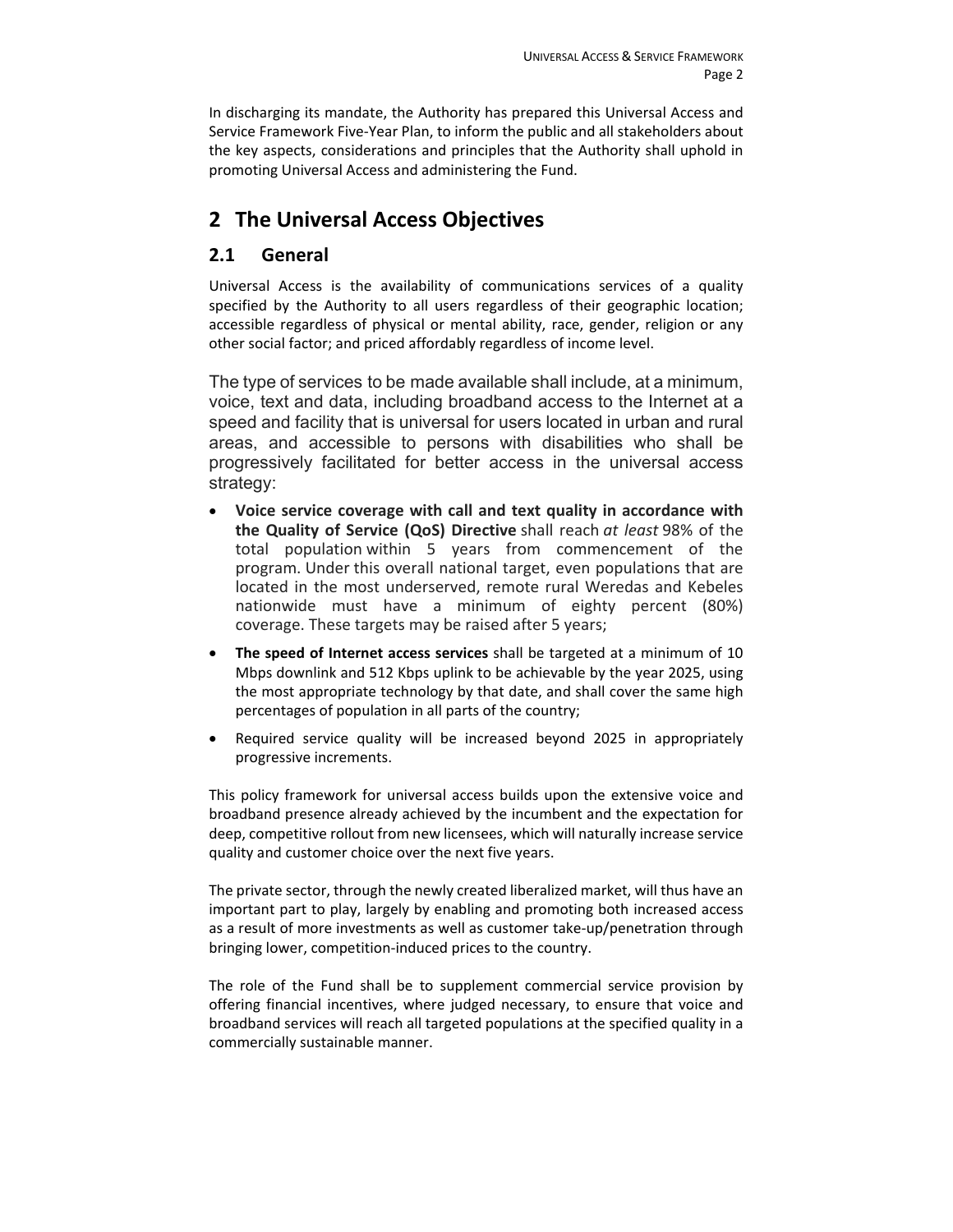## **2.2 Complementary Regulatory Support Measures**

#### **2.2.1 Frequency Spectrum**

To ensure that the objectives for universal access to rural areas can be met and in particular that the minimum specified data speeds can be reached ubiquitously, the Authority shall consider making a full range of mobile service frequency spectrum bands available<sup>1</sup>. Together with industry consultation, the Authority shall ensure that appropriate, non‐discriminatory frequency spectrum allocations which match the requirements for optimal rural coverage are made available to operators.

#### **2.2.2 Infrastructure Sharing and Roaming**

Other supportive regulatory measures which complement the objective of universal access, such as the following have been enacted or shall be pursued by the Authority in support of Universal Access Objectives:

- a) *Passive infrastructure sharing and collocation* including dark fiber, ducts, rights of way, towers, building space, on a non‐discriminatory basis, in accordance with the Infrastructure and Collocation Directive. Open access shall be a mandatory condition for receiving subsidies from the Fund;
- b) *Domestic roaming, in specified rural areas as a minimum* ‐ roaming shall be encouraged or mandated as appropriate to ensure that a judicious and fair balance of competitive and collaborative forces are harnessed and incentivized to achieve universal access especially to rural areas, and shall be in broad accordance with the Telecommunications Wholesale National Roaming Directive;
- c) *Active infrastructure network sharing* ‐ the Authority shall also consider the potential for strategically encouraging commercial implementation of Multi‐ Operator Radio Access Networks (MORANs) ‐ Radio Access Network sharing ‐ as a way for operators to share radio access network infrastructure, especially in specified rural zones and areas.

#### **2.2.3 Additional Areas of Interest**

In order to support its objectives and to develop and maintain the strongest possible links between the universal access program and beneficiaries in the Ethiopian economy, and to disseminate an understanding of the universal access program, the Authority through the UAF shall continually pursue the following activities:

- a) Monitor and promote research into the development and use of new communications techniques and technologies, especially those that improve the viability of rural communications and those that promote accessibility to communications services for persons with disability and other disadvantaged members of society;
- b) Develop links and collaborate with educational institutions and relevant government sectoral agencies to promote both connectivity and technical education in the field of telecommunications and ICT. This shall focus on the objective of contributing to development of the ICT capacity of students and graduates at all levels of education, to develop user skills and economic opportunity in ICT related or enhanced economic activities;

<sup>1</sup> As noted in the Stakeholder Consultation Public Notice dated October 22, 2019, allocations from ITU‐R Recommendation M.1036‐5 for mobile telecommunications services shall be considered.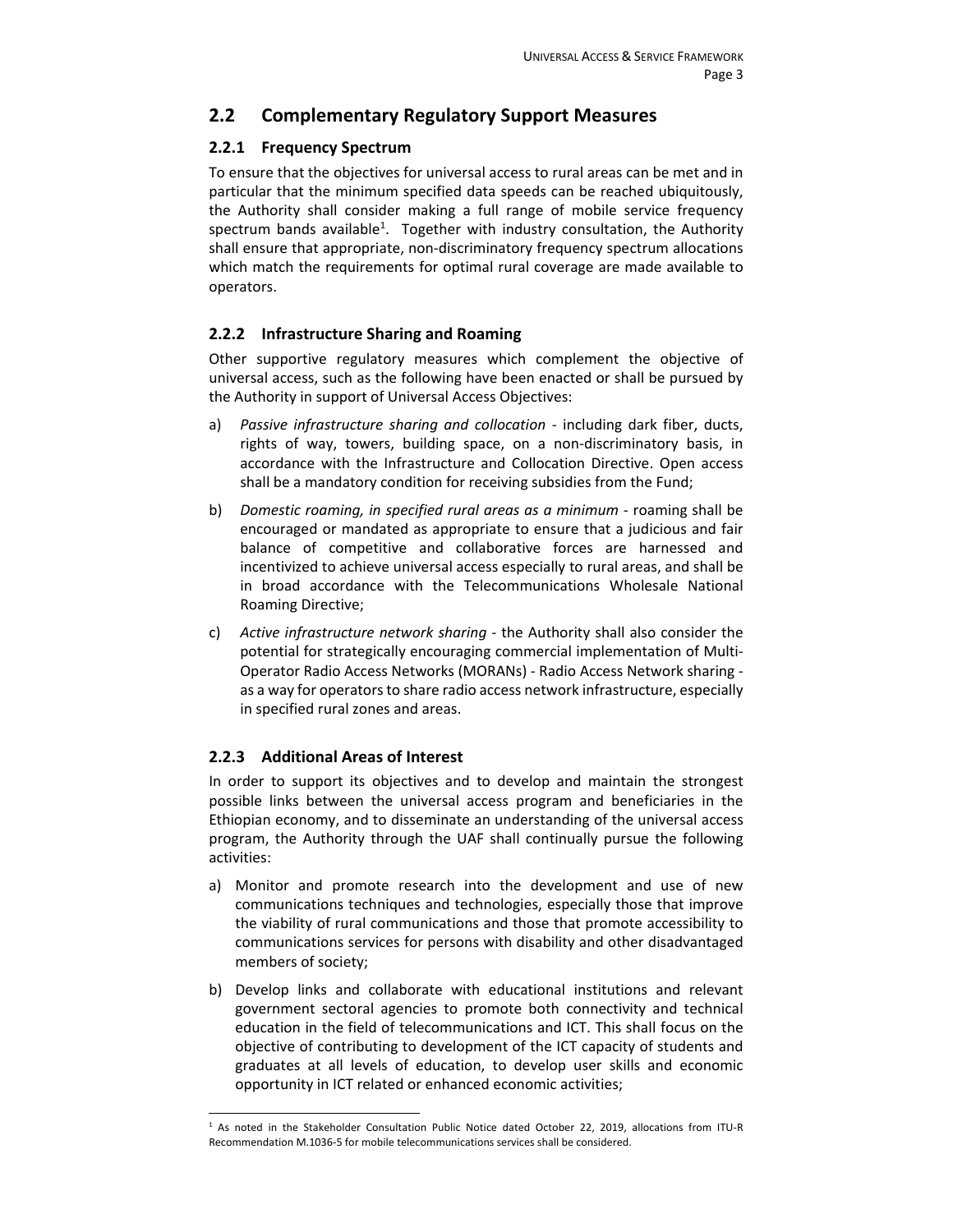- c) Develop links and collaborate with Incubation Hubs, Start-ups and Private IT Training and Development Companies in capacity building, and promote content and application developments;
- d) Monitor and promote, as needed and appropriate, the development of useable content and applications that increase the demand for and enrich users' experience of communications and information services.

As the Fund's programs are developed, these interests shall be incorporated into the objectives, planning and approved activities of the Fund, as deemed necessary to support the achievement and benefits of universal access and service across the country.

## **3 Objectives of the Universal Access Fund**

The objectives of the Fund as provided in the Proclamation shall include the following arranged into primary (highest priority) for immediate programming attention in Years 1‐3, and secondary areas for evolution during the period of initial market development observation. These shall be developed and set out in the second phase of UAF operation, nominally commencing in Year 4.

#### **3.1 Phase 1 ‐ Primary Objectives**

- a) *Extend communications infrastructure and services* to all administrative levels of human population in Ethiopia, in particular to rural, remote and under‐served Weredas and Kebeles;
- b) *Facilitate the national integration of networks* and services e.g., by the improvement of backbone facilities ‐ to reach a more ubiquitous quality of service delivery deemed to be the minimum for achievement of universal access; and
- c) *Promotion and support activities* assuring availability of services to all socio‐ economic segments of society, in particular persons with disabilities and other vulnerable or marginalized groups.

## **3.2 Phase 2 ‐ Secondary Objectives**

The following secondary areas, in particular the Ethiopian Education and Research Network (EthERNet) and SchoolNet, shall hold the Authority's interest from commencement, for consultation and encouragement. However, a strategy for needful financial involvement by the Fund in this and other areas shall sequentially follow initial achievements on the primary objectives. The Fund's Phase 2 strategy shall be formulated in Year 3, ostensibly for commencement of execution following initial rollout of competitive services into the market. At this point, the needs, user demand and ICT skills and capacity characteristics of the Ethiopian context can be studied and will be better known and understood.

- a) *Support sectoral expansion of ICT and e‐services services e.g.,* for schools and higher education, health facilities and other organizations serving public needs;
- b) *Support the development of ICT skills, capacity building and technological innovation,* where gaps in skills and user capacity are observed and identified;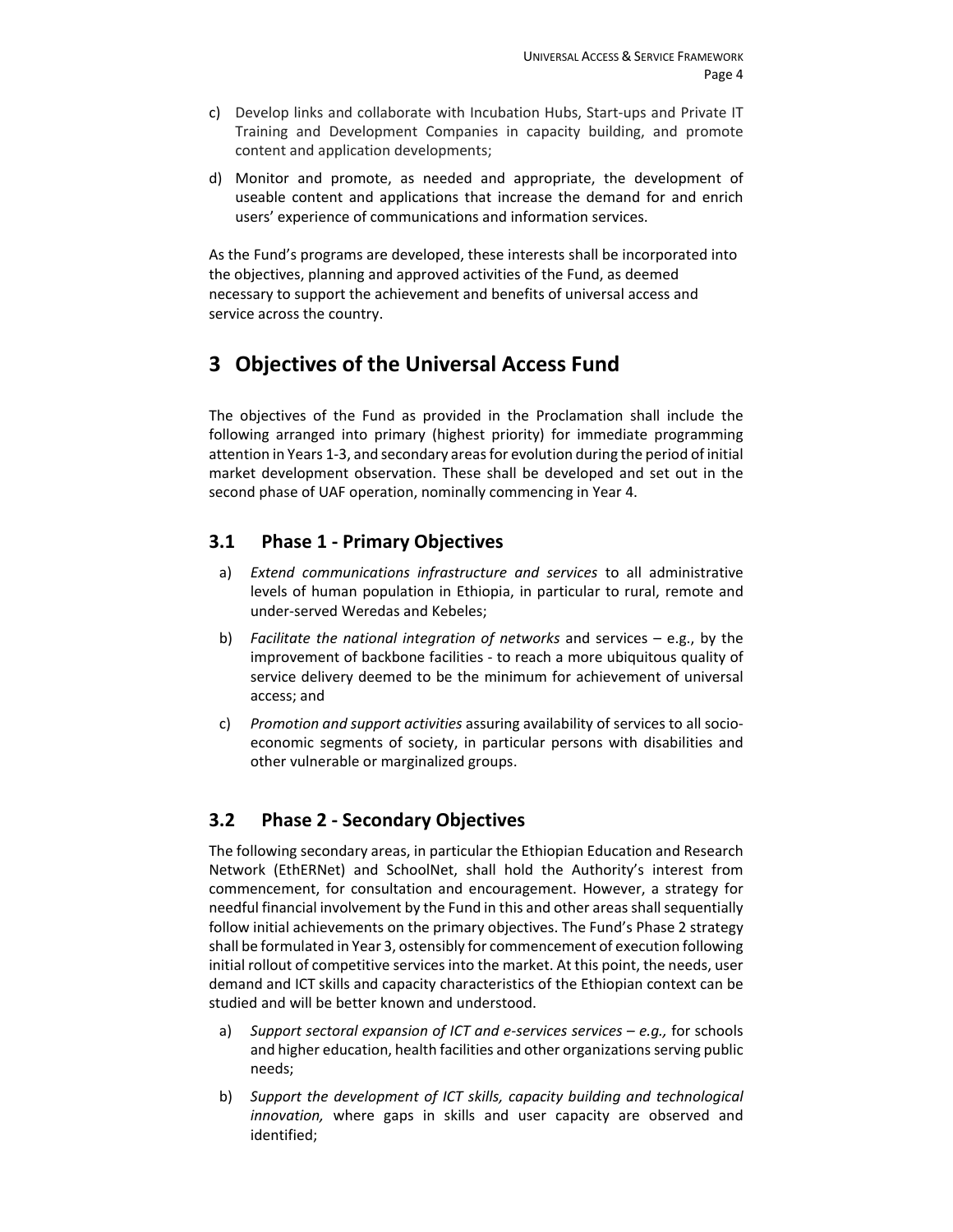- c) *Facilitate content and application development* that will provide improved and beneficial access to under‐represented people and socio‐economic activities; and
- d) *Special projects*, that are expected to be initiatives originating from non‐ Government or civil society sources which could include community networks so long as consistent with the Fund's priority objectives of universal access, overall communications market development and fulfillment of the demand and need for ICT services across the populace.

The secondary areas shall be generally formulated following initial rollout of competitive services into the market, when the user demand and ICT capacity characteristics in the unique Ethiopian context will be better known and understood.

#### **3.3 Market Context – Current Coverage**

#### **3.3.1 Incumbent Basic (2G) and Broadband (3G) Reach**

According to Ethio telecom's mobile signal prediction maps and publicised documentation, the company has reached 85.5% of the country's geographical area with voice (2G) services, and 66% with broadband 3G service at better than ‐ 105 dBm signal level.

Maps of the current coverage have been made available by Ethio telecom<sup>2</sup>. An Initial overlay of these maps against administrative boundaries and *WorldPop* population distribution for Ethiopia<sup>3</sup> indicate very extensive voice and broadband coverage, both well above 90%.



<sup>&</sup>lt;sup>2</sup> The above maps were initially available at https://www.ethiotelecom.et/teledensity-in-ethiopia/. As well, they were made available in the report entitled "Ethio telecom valuation and Ethiopia telecom market key takeaways: Synthesis document" prepared by privatization audit consultant Roland Berger

<sup>3</sup> The *WorldPop* population dataset is based on accurate 100m satellite imaging, referenced to the previous census but projected forward to 2019. Ref. https://www.worldpop.org/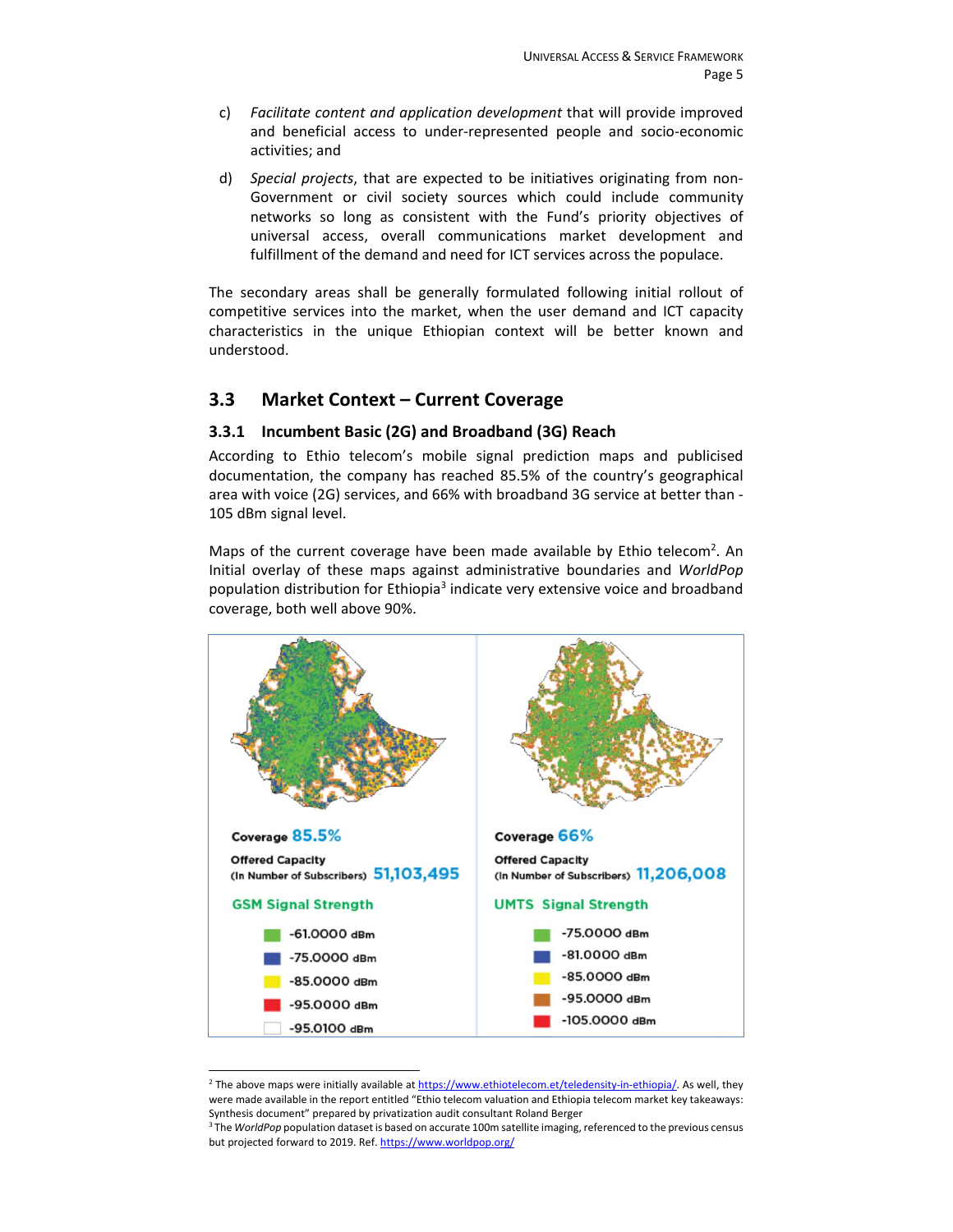The interim analytical methodology has used a digitized version of the below maps for the Geographic Information System (GIS) process. The methodology will be updated using original Signal Projection Mapping, to undertake more detailed ICT Gap Study under the UAF planning process, when more accurate coverage indicators will be made available.

From the analysis as of issuance of this Framework, the National 2G coverage has been calculated to reach over 97% of the population, while 3G broadband national coverage is over 94%. Approximate regional population 3G coverages are indicated in the table below:

| <b>Ethio telecom Approximate 3G Broadband Coverage</b>             |      |  |  |  |  |  |  |  |
|--------------------------------------------------------------------|------|--|--|--|--|--|--|--|
| National total population coverage, estimated                      |      |  |  |  |  |  |  |  |
| Regional population coverage                                       |      |  |  |  |  |  |  |  |
| Somali                                                             | 72%  |  |  |  |  |  |  |  |
| Gambela                                                            | 78%  |  |  |  |  |  |  |  |
| <b>Benishangul Gumuz</b><br>٠                                      | 87%  |  |  |  |  |  |  |  |
| Afar<br>$\bullet$                                                  | 95%  |  |  |  |  |  |  |  |
| Amhara                                                             | 96%  |  |  |  |  |  |  |  |
| Tigray<br>٠                                                        | 97%  |  |  |  |  |  |  |  |
| Oromia<br>٠                                                        | 97%  |  |  |  |  |  |  |  |
| Southern Nations Nationalities and Peoples (SNNPR) and Sidama<br>٠ | 98%  |  |  |  |  |  |  |  |
| Dire Dawa<br>٠                                                     | 100% |  |  |  |  |  |  |  |
| Harari<br>$\bullet$                                                | 100% |  |  |  |  |  |  |  |
| Addis Ababa                                                        | 100% |  |  |  |  |  |  |  |

In summary, even allowing for some possible errors stemming from the approximation GIS methodology used to date, it is clear that Ethio telecom has rolled out near ubiquitous voice services and a measure of broadband service extensively, reaching almost all rural population concentrations. It is estimated that around 94% of Weredas have over 50% population coverage and more than 70% have over 90% coverage. Even at the Kebele level, high percentages are indicated to have better than 50% coverage and a large majority more than 90% coverage.

#### **3.3.2 Quality of Broadband Service**

Internet availability on Ethio telecom's broadband network is officially indicated at 97.1%. However, the degree to which the data throughput targeted for Universal Access by this UAS Framework is met is not known at this time. Whereas Ethio telecom has around 22,000 Kms of optical fiber,<sup>4</sup> the number of its 7,100+ Node-B base station sites that are connected via microwave, rather than directly to fiber backbone nodes, is more than 90% outside of main cities.<sup>5</sup> Significant bandwidth capacity limitations may therefore occur in parts of the network.

#### **3.3.3 Targeting Transmission and Backbone**

Bringing existing rural area sites up to the broadband standard indicated in Section 2.1 and enabling Ethio telecom, as well as enabling new licensees, who may share sites, to roll out more advanced technology (e.g., 4G) into rural areas will likely require extensive enhancements and optimization of the backbone connectivity.

<sup>4</sup> According to information supplied by Ethio telecom for the Valuation Audit, June 2019.  $<sup>5</sup>$  Id.</sup>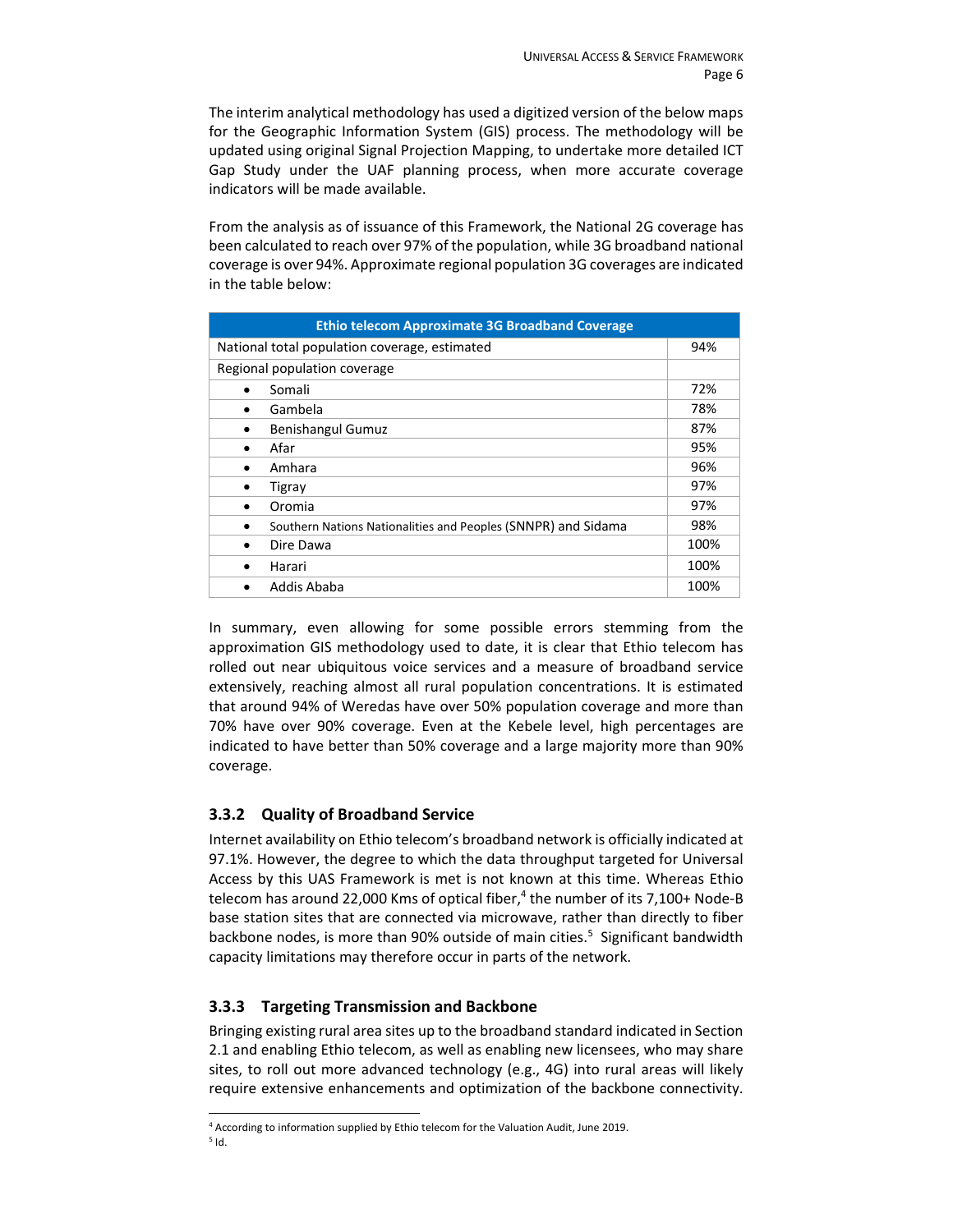This may not be economically feasible in several regions<sup>6</sup>. The achievement of Universal Access in the context of a liberalized market will therefore require support for upgrading many transmission links to optical fiber, as a foundation for high quality universal broadband connectivity.

There is good international precedent, from best-case examples, for the UAF to provide financial support for optical fiber connectivity into all Zonal centers and onwards to Wereda-level and below<sup>7</sup>.

The specific and final target areas and detailed upgrade strategy will be established after a technical audit of existing backbone and transmission connectivity has been completed under the proposed UAF Stream 2 Investment Program described in Section 5.2.2.

## **4 Role of new Licensees in the Universal Access Regime**

#### **4.1 Objective overview**

The Ethio telecom network has reached a higher percentage of the country's geographical and population than normal in monopoly situations that have undergone liberalization. Therefore, competitive entrants will largely play a role of deepening and market development that is adjunct to the achievement of universal access, as opposed to providing services into new, unreached areas of the country. In other markets, universal access interventions such as "smart subsidies" have typically been used at a much earlier stage to encourage all competing operators to reach new areas and close coverage gaps.

However, whereas coverage has already been technically provided to the extent described, market features such as consumer choice, competitive (affordable) pricing, product innovation and market‐driven service quality have been inadequate to achieve a high level of penetration. As a result, Ethiopia lags behind its peers in mobile penetration, mobile applications (e.g., m‐Money) and Internet usage. There is thus a market gap to be addressed, even though the physical coverage gap is small in terms of population.

To effect successful entry and to reflect this situation fairly, the new licensees will not be expected or obligated to match Ethio telecom's physical network reach for at least the first five years of operation. By the same token, the new licensees will not have access to UAF funds to assist with reaching any areas where Ethio telecom has already invested and is present, nor to support introduction of new or enhanced competitive services into those areas. However, access to UAF funds for participating in the UAF's universal access programs, as described in Section 6, will be open for competitive bidding by all licensed operators.

The setting and acceptance by industry, of aggressive yet practical and feasible rollout targets and coverage obligations is critical to the creation and emergence of a healthy national market. The market is expected to be sustained by competitive forces and high-quality infrastructure capable of universal broadband services. These targets and obligations shall be enforced, through the license

<sup>6</sup> Afar, Benishagul Gumuz, Gambela and Somali Regions will have business viability issues to upgrade backbone connectivity

<sup>7</sup> The USFs in India, Pakistan, Nepal, Indonesia, Chile, Nigeria, among others, have set and implemented fiber access to specified administrative levels (e.g., district). Reference data can be made available on request.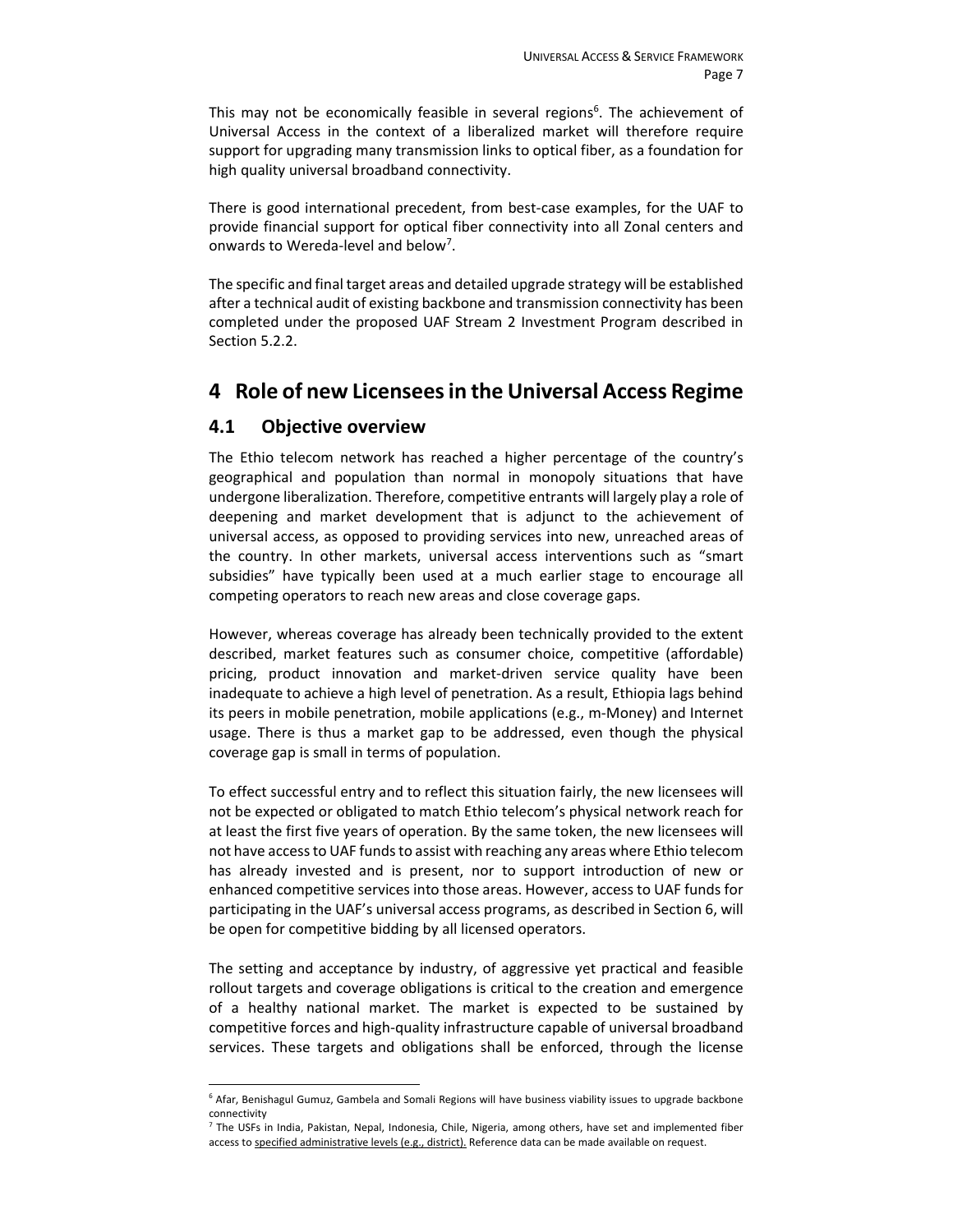conditions, while physical expansion to underserved areas and augmentation of the national backbone for improved capacity shall be supported by the UAF.

#### **4.2 Rollout Obligations**

After consideration of industry comments following publication of the Stakeholder Consultation Public Notice in October 2019 and the Invitation for Expressions of Interest in May 2020, the coverage obligations required, from the date of commercial launch, to ensure major investments and adequate market coverage nationally are the following:

#### **4.2.1 Minimum National Population Coverage**

| Service                                                 |     | 12 months 124 months |     |     |     |     | 36 months  48 months  60 months  84 months  120 months | 180 months |
|---------------------------------------------------------|-----|----------------------|-----|-----|-----|-----|--------------------------------------------------------|------------|
| Voice, text & the<br>defined level of<br>Broadband data | 25% | 40%                  | 55% | 70% | 80% | 90% | 95%                                                    | 97%        |

#### **4.2.2 Minimum National infrastructure coverage requirement**

| <b>Infrastructure</b>     | <b>Description</b>                                                                            | <b>Service</b>                                                        | Within<br>12<br>months | <b>Within</b><br>24<br>months | <b>Within</b><br>36<br>months | <b>Within</b><br>48<br>months | Within<br>60<br>months | <b>Within</b><br>120<br>months |
|---------------------------|-----------------------------------------------------------------------------------------------|-----------------------------------------------------------------------|------------------------|-------------------------------|-------------------------------|-------------------------------|------------------------|--------------------------------|
| Highways/ major<br>roads  | All major<br><b>TRUNK Roads</b><br>(A), LINK Roads<br>(B) and Main<br>Access Roads<br>$(C)^8$ | Voice service,<br>text & the<br>defined level<br>of broadband<br>data | 35%                    | 50%                           | 65%                           | 80%                           | 95%                    | 97%                            |
| Airports                  | Air ports of cities   Voice service,<br>with population<br>>100,000                           | text & the<br>defined<br>level of<br>broadband<br>data                | 50%                    | 75%                           | 100%                          | 100%                          | 100%                   | 100%                           |
| Special Economic<br>Zones | All Industrial<br>zones and<br>Industrial<br>parks <sup>9</sup>                               | Voice service,<br>text & the<br>defined level of<br>broadband data    | 100%                   | 100%                          | 100%                          | 100%                          | 100%                   | 100%                           |

<sup>&</sup>lt;sup>8</sup> TRUNK Road (A) means a road between main/capital cities, between regions, or that connects with neighboring countries; LINK Road (B) means a road that links or interconnects Trunk roads to each other; Main Access Road (C) means roads that lead or connect to Trunk roads, connecting Woreda cities to major cities or zones Ref. https://sites.google.com/site/roadnumberingsystems/home/countries/ethiopia

<sup>&</sup>lt;sup>9</sup> Eastern Industry Zone, Dukem Oromia; Industry Parks in Bole Lomi, Kilinto, Airlines & Logistics Park (Addis Abba), Hawassa (SNNPR), Mekelle (Tigray), Kombolcha (Amhara), Adama & Jimma (Oromia), Debre Birhan, Bahir Dar & Arerti (Amhara), Kingdom Linen (Dire Dawa).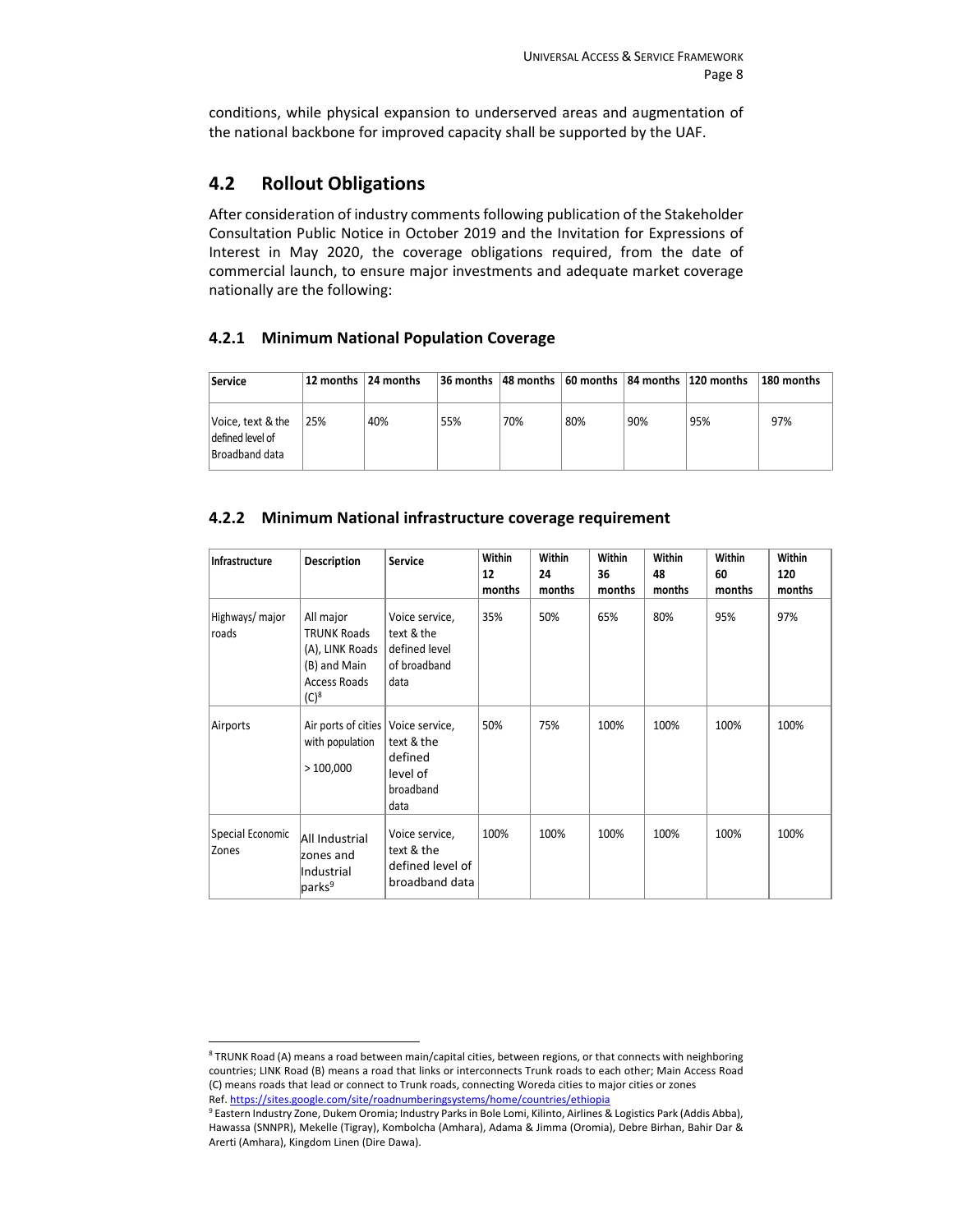| Level                                                                            | <b>Description</b>                                                                                                                                      | <b>Minimum</b><br>Requirement                                                                            | Geographic<br>coverage by<br>the end of<br>Year 1 | End of<br>Year 2                | End of<br>Year <sub>3</sub>     | End of<br>Year 4                | End of<br>Year 5                |
|----------------------------------------------------------------------------------|---------------------------------------------------------------------------------------------------------------------------------------------------------|----------------------------------------------------------------------------------------------------------|---------------------------------------------------|---------------------------------|---------------------------------|---------------------------------|---------------------------------|
| Category 1:<br>Large cities<br>(above<br>250,000)<br>and<br>Regional<br>Capitals | - Addis Ababa<br>- Gondar<br>- Mekele<br>- Adama<br>- Hawassa<br>- Bahir Dar<br>- Dire Dawa<br>- Harar<br>- Jigjiga<br>- Semera<br>- Asosa<br>- Gambela | Geographic<br>coverage for<br>both voice<br>and data<br>services - full<br>coverage for<br>all land area | 10 Km from<br>city centre                         | 20 Km<br>from<br>city<br>centre | 30 Km<br>from<br>city<br>centre | 30 Km<br>from<br>city<br>centre | 30 Km<br>from<br>city<br>centre |
| Medium<br>Cities                                                                 | Between 100,000<br>and 250,000<br>- 13 cities $^{10}$                                                                                                   | Geographic<br>coverage for<br>both voice<br>and data<br>services - full<br>coverage for<br>all land area | 5 Km from<br>city centre                          | 5 Km<br>from<br>city<br>centre  | 10 Km<br>from<br>city<br>centre | 15 Km<br>from<br>city<br>centre | 15 Km<br>from<br>city<br>centre |
| Small cities                                                                     | Between 20,000<br>and 100,000<br>- Max. 130 cities $^{11}$<br>(to be<br>negotiated)                                                                     | Geographic<br>coverage for<br>both voice<br>and data<br>services - full<br>coverage for<br>all land area | No minimum<br>requirement                         | 5 Km<br>from<br>city<br>centre  | 5 Km<br>from<br>city<br>centre  | 10 Km<br>from<br>city<br>centre | 10 Km<br>from<br>city<br>centre |

#### **4.2.3 Geographical targets – Urban**

#### **4.2.4 Regional and Rural Targets**

Operators must be present from Year 1 in all of the nation's Regions and Administrations and shall have a presence in at least the main city of all Zones within the first five (5) years, in accordance with the requirements of the following table:

|    | Region <sup>12</sup> | <b>Urbanization</b><br>(%) | Population<br>density | No.<br><b>Zones</b> | Min.<br>Zone<br>presence<br>at end of<br>Year 1 | Min.<br>Zone<br>presence<br>at end of<br>Year 2 | Min.<br>Zone<br>presence<br>at end of<br>Year 3 | Min.<br>Zone<br>presence<br>at end of<br>Year 4 | Zone<br>presence<br>at end of<br>Year 5 |
|----|----------------------|----------------------------|-----------------------|---------------------|-------------------------------------------------|-------------------------------------------------|-------------------------------------------------|-------------------------------------------------|-----------------------------------------|
| 1. | Gambela              | 33.9                       | 14.6                  | 3                   | $\mathbf{1}$                                    | 1                                               | $\overline{2}$                                  | $\overline{2}$                                  | 3                                       |
| 2. | Somali               | 14.6                       | 20.6                  | 9                   | $\mathbf{1}$                                    | 3                                               | 5                                               | 7                                               | 9                                       |
| 3. | Benishangul<br>Gumuz | 21.6                       | 21.0                  | 3                   | $\mathbf{1}$                                    | 1                                               | $\overline{2}$                                  | $\mathfrak z$                                   | 3                                       |
|    | 4. Afar              | 19,1                       | 25.1                  | 5                   | $\mathbf{1}$                                    | 2                                               | 3                                               | 4                                               | 5                                       |

<sup>&</sup>lt;sup>10</sup> Dessie, Jimma, Wolayita Sodo, Shashamane, Debre Zeyit (Bishoftu), Arba Minch, Hosaena, Dilla, Nekemte, Debre Birhan, Debre Markos, Assella, Kombolcha

<sup>&</sup>lt;sup>11</sup> Names to be referenced to Central Statistics Agency. List for this purpose are available at the following site: http://www.ethiovisit.com/ethiopia/ethiopia‐regions‐and‐cities.html

 $12$  This Framework and tables lists those Regions that are in existence at the time of issuance of this document.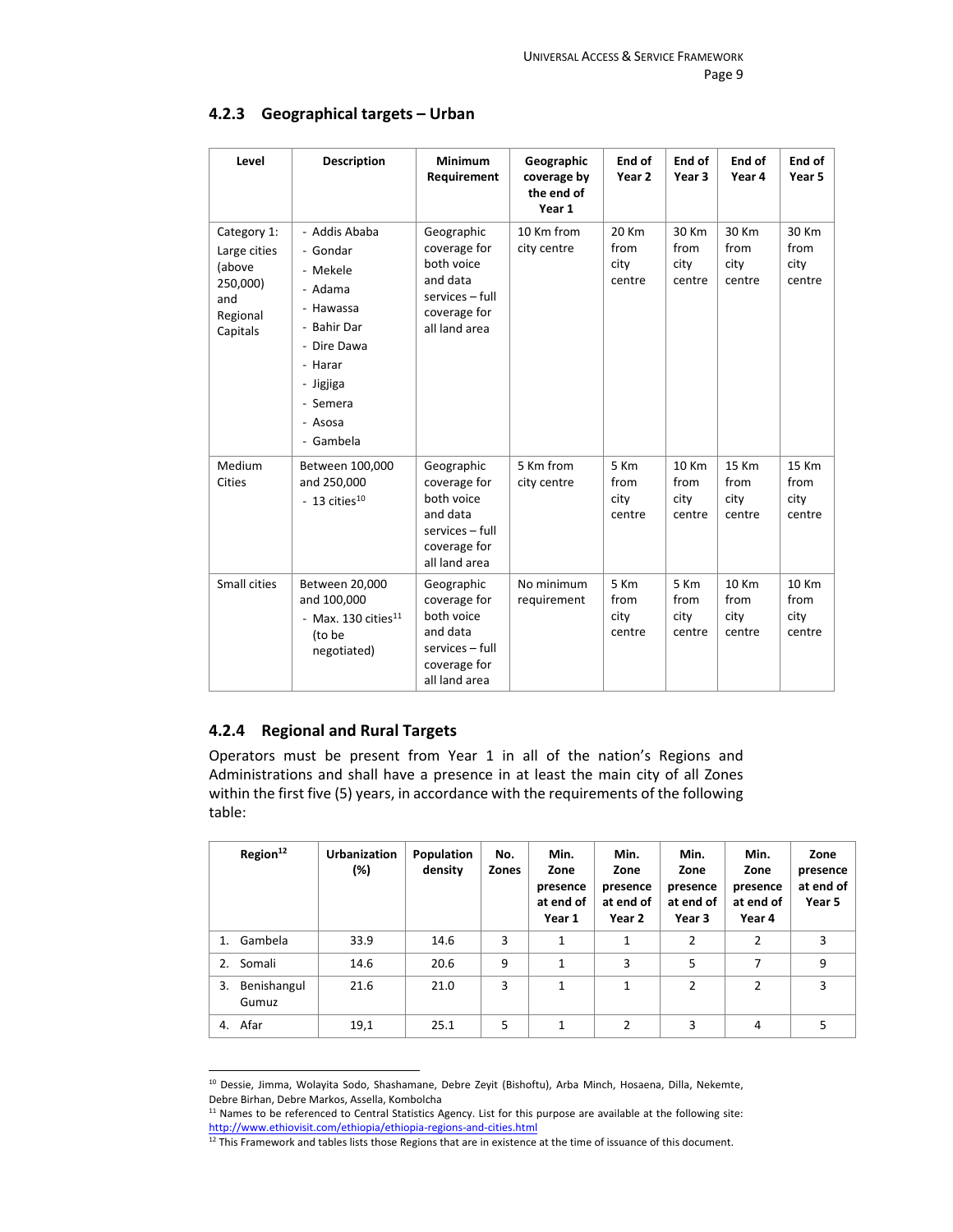| Region <sup>12</sup> | <b>Urbanization</b><br>(%) | <b>Population</b><br>density | No.<br>Zones | Min.<br>Zone<br>presence<br>at end of<br>Year 1 | Min.<br>Zone<br>presence<br>at end of<br>Year 2 | Min.<br>Zone<br>presence<br>at end of<br>Year 3 | Min.<br>Zone<br>presence<br>at end of<br>Year 4 | Zone<br>presence<br>at end of<br>Year 5 |
|----------------------|----------------------------|------------------------------|--------------|-------------------------------------------------|-------------------------------------------------|-------------------------------------------------|-------------------------------------------------|-----------------------------------------|
| Tigray<br>5.         | 27.0                       | 61.9                         | 5            | $\mathbf{1}$                                    | $\overline{2}$                                  | 3                                               | 4                                               | 5                                       |
| Oromia<br>6.         | 15.1                       | 124.6                        | 17           | 5                                               | 8                                               | 12                                              | 15                                              | 17                                      |
| Amhara<br>7.         | 17.4                       | 136.6                        | 11           | 3                                               | 6                                               | 8                                               | 10                                              | 11                                      |
| <b>SNNPR</b><br>8.   | 16.6                       | 181,7                        | 14           | 3                                               | 5                                               | 8                                               | 11                                              | 14                                      |
| Sidama<br>9.         | n/a                        | n/a                          | 1            | $\mathbf{1}$                                    | $\overline{\phantom{a}}$                        |                                                 | $\overline{\phantom{a}}$                        | $\mathbf{1}$                            |
| 10. Dire Dawa        | 62.8                       | 298.9                        | 1            | 1                                               | 1                                               | $\mathbf{1}$                                    | 1                                               | $\mathbf{1}$                            |
| 11. Harari           | 55.7                       | 736.5                        | 1            | $\mathbf{1}$                                    | 1                                               | $\mathbf{1}$                                    | 1                                               | $\mathbf{1}$                            |
| 12. Addis Ababa      | 100                        | 6,516                        | 1            | 1                                               | $\mathbf{1}$                                    | $\mathbf{1}$                                    | 1                                               | $\mathbf{1}$                            |
| <b>Total</b>         |                            |                              | 71           | 20                                              | 31                                              | 46                                              | 58                                              | 71                                      |

#### **4.2.5 Quality of Service Requirements**

The key performance indicators to be met in rolling out infrastructure services according to the above milestones shall be as established by the Draft Quality of Service Directive or officially amended, and adopted into the License Agreements.

#### **4.2.6 Enforcement**

The terms of agreement, monitoring and reporting requirements and penalties for failure to comply with the rollout obligations shall be enshrined in the License Agreements.

## **5 Fund Governance and Management**

#### **5.1 Governance**

The Fund shall be governed by the Authority through an operating Directorate with oversight by the Authority's Board of Management.

The functions of the Authority related to the UAF shall be carried out through its Universal Access and Service Directorate. The functions shall include collection and accounting for the funds as provided by the Universal Access Fund Regulation, the Development of UAS Policy and Funding Strategy, Program and project development and disbursement of the funds within the provisions of this Universal Access Framework, and Monitoring of Programs and Projects.

The UAS Directorate shall be headed by a UAS and Fund Director and staffed by a minimum of nine (9) senior and qualified individuals in two Divisions, namely: i) UAS Policy and Strategy Division, and (ii) UAS Fund Division, responsible for UAF Project Management, Monitoring and Statistical analysis and support. Certain functions such as financial levy collection, account management, legal advice, and some technical field support activities shall be undertaken through other ECA departments and/or seconded staff, to be determined by the Director General.

The ECA Board of Management shall ensure the Fund resources are properly used for the intended purpose in accordance with the UAF Regulation and will be the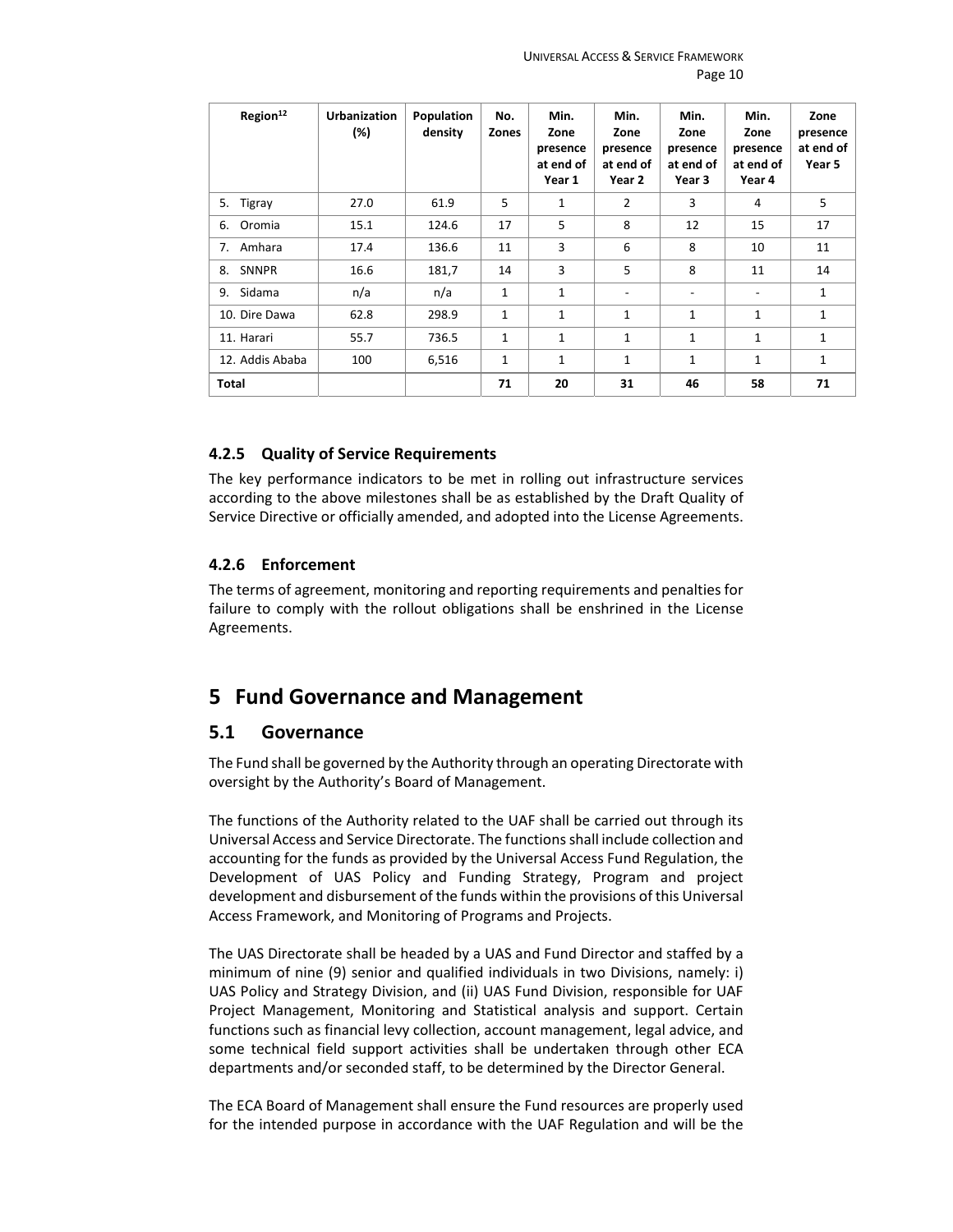approval body for UAF strategic plans, program and project implementation plans, and major Fund disbursement decisions.

The Fund shall also have an Advisory Committee, which shall have representation from key stakeholders such as government, industry, consumer and regional organisations. The "Universal Access Advisory Committee" shall be consulted, be invited to review and provide inputs on UAF Fund Strategy and Programs, as well as feature its presence in public consultation events. The Advisory Committee members shall be nominated by the Director General and approved by the Board of Management for definite time‐limited terms. The constitutional rules and regulations of the Committee and its membership shall be provided in the UAF Manual of Operating Procedures.

#### **5.2 Fund Resource Collection and Disbursement**

A Universal Access Levy, set at the authorized one and one‐half per cent (1½%) of gross revenue, shall be annually collected from all licensees offering communications system infrastructure and/or services on a commercial basis, including but not limited to, the three main full‐service licensees and broadcasting licensees. All licensees will be obligated to support the UAF. The rationale and justification of the levy charge is provided in Section 6.

Other sources of funding shall include:

- Government appropriations,
- Income from investments by the ECA, and/or
- Gifts, donations, grants or endowments from public and international institutions

The Authority shall ensure that utilization of the Fund is transparent to the public and to the sector industry, and shall be subject to independent audit.

The award of disbursements shall be conducted through a transparent, non‐ discriminatory, and competitive process. It is the Authority's intention to disburse funds in the form of non-reimbursable grants and credits for the purpose of underwriting or subsidising the capital and operating costs of projects to be implemented by Fund recipients, who shall be industry entities or related service provision organisations, in accordance with the framework described herein.

The primary objective of the Fund shall be to disburse "smart subsidies" as one‐ time financial contributions which shall catalyze the provision of infrastructure or services in otherwise financially unviable situations, but will be commercially sustainable in the long run.

#### **5.3 Grace Period and Pay‐or‐Play Accounting**

The Authority may, at its own discretion, and following finalization of the UAF Regulation, institute variations in the Fund collection and disbursement regime, such as:

- a) Setting a grace period of up to three (3) years during initial rollout of the new licensees' network services, prior to which the universal access charge is not levied; and/or
- b) Establishing a mechanism for granting a form of "Pay-or-Play" UAF Credits that are grant or subsidy amounts attached to project rollouts agreed by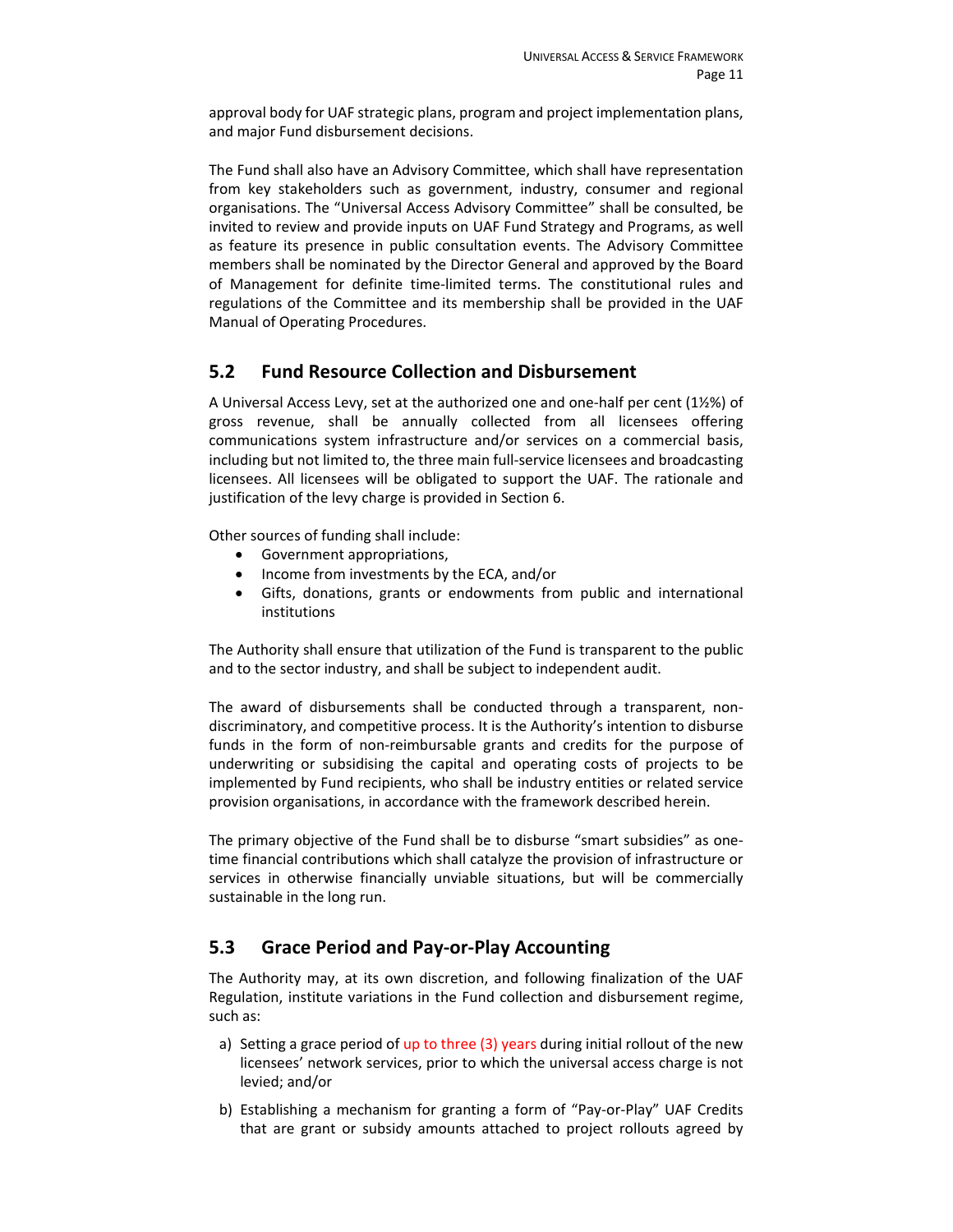operators (e.g., open‐access backbone fiber links). These amounts shall be credited against the operators' UAF obligation to reduce the amount owed annually after levies begin.

#### **5.4 Management of the Finances of the Fund**

The UAF Regulation shall lay down the guidelines according to which the UAF accounts shall be prepared and maintained. The Authority shall have custody of the account books, cheque books, securities, investment instruments and other documents and papers pertaining to the Fund and the Fund Account.

The books of accounts of the Fund shall be always open for inspection by the members of the appointed Management or Advisory Board and by licensees.

The UAF accounts shall be audited once a year by accredited professional auditors appointed by the Authority, through an open and transparent process. In addition, consistent with the statutory audit requirements, a Government audit shall also be undertaken.

In the course of managing the Fund, the Authority may make and liquidate investments of unused/surplus sums. The amounts from the Fund shall be invested only in Government risk‐free financial securities or schemes. Any interest/profits shall be credited to the UAF account.

# **6 Scope of the UAF**

#### **6.1 General**

The UAF will devote its resources toward achieving the Universal Access Objectives set out in Section 2 and the UAF Objectives in Section 3. The Authority has responsibility to define the UAF's Programs and to set priorities on an annual basis. The UAF will implement specific projects under each program during each Fund operating year. Industry and public stakeholders will be consulted in the development of the goals, scope, and details of program and project design.

The Fund will seek to balance its activities and financing between the program and project initiatives within the limitations of available budget and administrative capacity. For each year's operating plan, the Fund will determine, based upon consultations and market assessment, the appropriate allocation of funding for each program. The program allocations shall be approved by the ECA Board of Management. Priority areas and locations will be determined according to agreed, transparent criteria.

The UAF Program has been developed to address the phased priorities. Phase 1, the sole focus in years 1-3, addresses gaps identified in the current network infrastructure and main services. Phase 2 addresses the certain need to support sectoral ICT and e‐services, ICT skills and capacity building, innovation, content and application development. However, identifying the gaps for these areas and creating programs for UAF intervention need to wait until the characteristics of the market and user needs can be observed in the context of the broader proliferation of services, applications and provider activities that will emerge with the market liberalization process.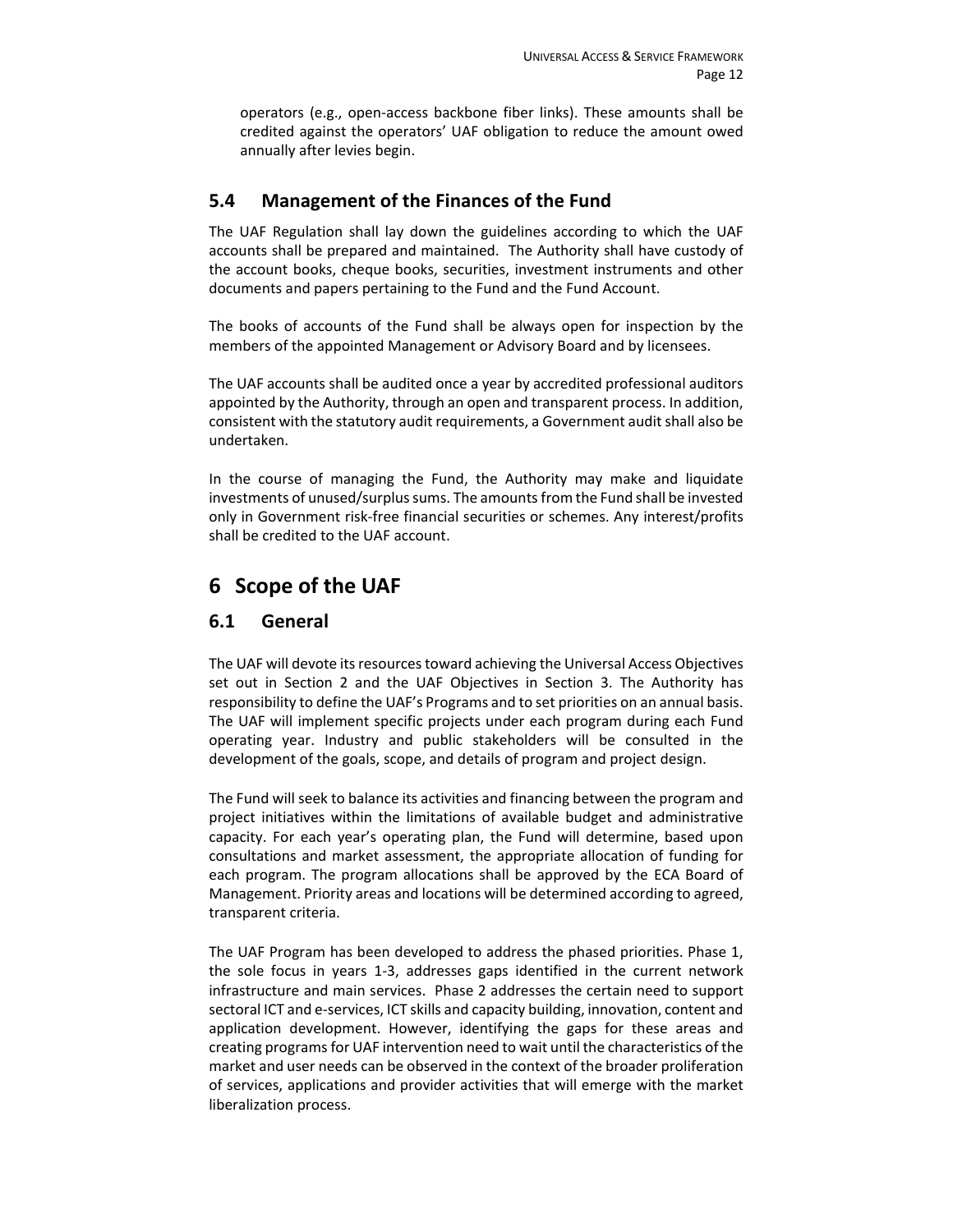## **6.2 Phase 1 – Addressing Existing Network and Service Gaps**

#### **6.2.1 Stream 1 – Reaching the Most Under‐Served Communities**

This program will target provision of subsidies for new infrastructure build‐out to Weredas, and to specific Kebeles within each Wereda, that are beyond the level of effective coverage already reached by Ethio telecom. Approximately 68% of all Weredas are estimated to have 100% population coverage and 78% have more than 90% coverage. Only around 155 Weredas have less than 90% coverage and are distributed as follows:

| Region <sup>13</sup>                                             |                | <b>Population Coverage</b> |                |                |  |  |  |
|------------------------------------------------------------------|----------------|----------------------------|----------------|----------------|--|--|--|
|                                                                  | $0 - 25%$      | 25-50%                     | 50-70%         | 70-90%         |  |  |  |
| Afar                                                             | 3              | 8                          | 4              | 7              |  |  |  |
| Somali                                                           | 4              | 10                         | 18             | 16             |  |  |  |
| Gambela                                                          | $\overline{2}$ | 1                          | $\overline{2}$ | 4              |  |  |  |
| Oromia                                                           | $\mathbf{1}$   | 8                          | 8              | 13             |  |  |  |
| Amhara                                                           | $\mathbf{1}$   | ۰                          | 3              | 9              |  |  |  |
| Southern Nations Nationalities and Peoples (SNNPR)<br>and Sidama |                | 3                          | $\overline{2}$ | 11             |  |  |  |
| <b>Benishangul Gumuz</b>                                         |                | $\mathbf{1}$               | 6              | 5              |  |  |  |
| Addis Ababa                                                      |                | ۰                          | ٠              |                |  |  |  |
| Tigray                                                           |                | $\mathbf{1}$               | $\overline{2}$ | $\overline{2}$ |  |  |  |
| <b>Total for 3G (155)</b>                                        | 11             | 32                         | 45             | 67             |  |  |  |
| Totals for 2G (77)                                               | $\overline{7}$ | $\overline{4}$             | 14             | 52             |  |  |  |

Figure 5-1 indicates the location of Weredas that have less than: (i) 50%, (ii) 50-70%, and (iii) 70‐90% population coverage respectively. It will be noted that all underserved areas are largely in regions of low population density, the most underserved areas (i.e., less than 50% coverage) are almost all in the border regions of the country.

 $13$  This Framework and tables lists those Regions that are in existence at the time of issuance of this document.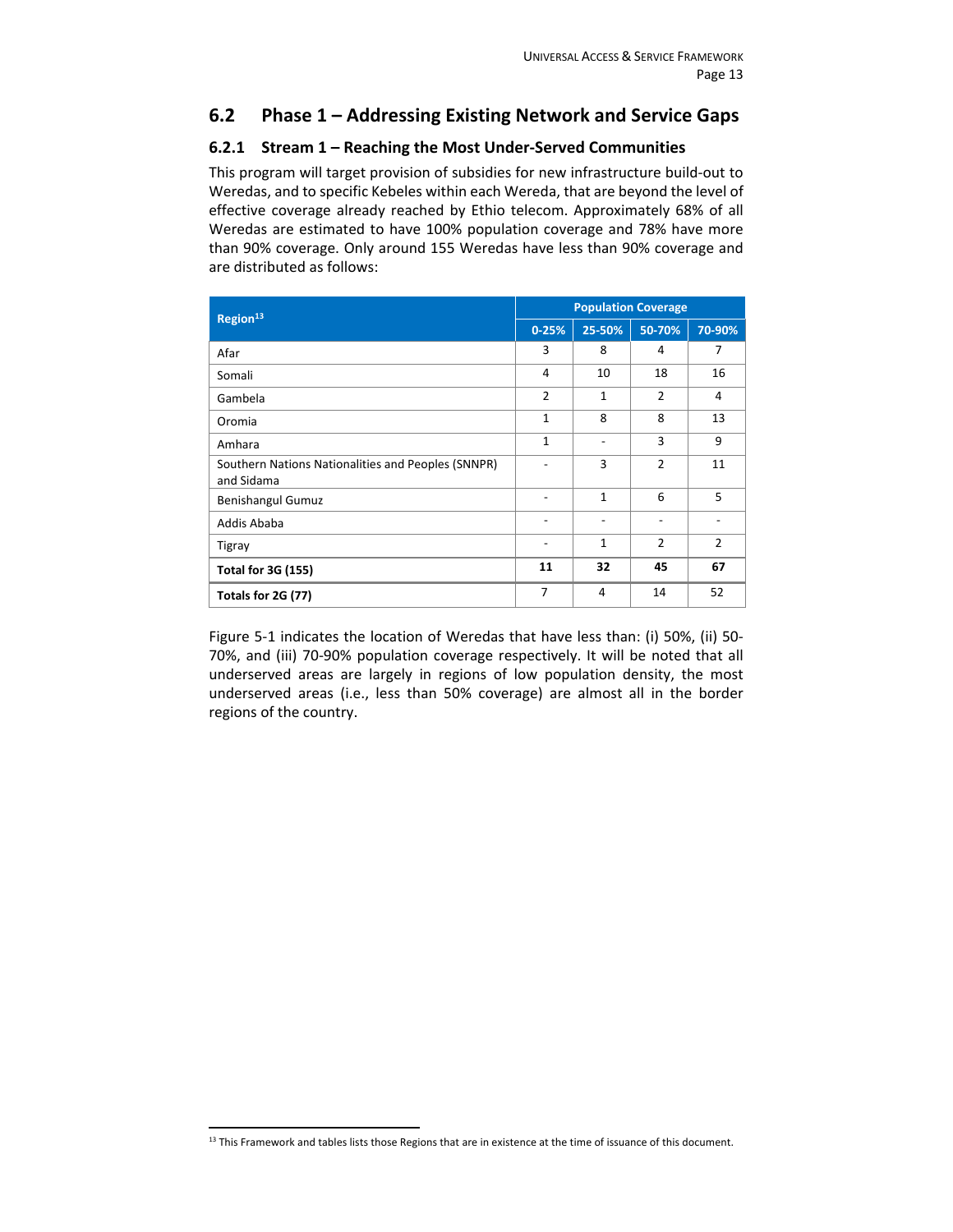

**Figure 5‐1: 3G Broadband Wereda Coverage Analysis** 

Since it is unlikely that either of the new licensees will reach or exceed the furthest coverage boundaries of Ethio telecom's network in many zones, even by their fifth year of rollout, it is possible that Ethio telecom could be the sole operator interested or capable of responding to the opportunities in this program.

However, it is expected that the backhaul upgrade program (Stream 2) may have the effect of speeding up new licensees' rollout in some areas, enabling them to compete for some Stream 1 target areas in combination with competing for backbone subsidies.

Total subsidies for the program have been estimated in the range US\$ 45-68 million, though considerable consultation will be required to determine the degree of coverage feasible in many areas where it will not be economically feasible to reach even 80% of the uncovered populations. In these cases, the project specification and consultation shall identify specific Kebeles that are the least covered in each Wereda and shall seek to develop targets for subsidized coverage that meet the most pressing needs within the economic constraints and challenges of these largely low‐density areas.

#### **6.2.2 Stream 2 ‐ Mobile Network Backbone Enhancement and Expansion**

The Fund shall target backbone augmentation, specifically a large‐scale program of fiber connectivity to those existing 3G Node‐B sites which are primarily located in rural areas and currently connected by microwave, as well as to new sites proposed by any operator. All links and all sites benefitting from the UAF funded upgrade must provide open access as also envisaged by the Authority's Infrastructure Sharing and Collocation Directive.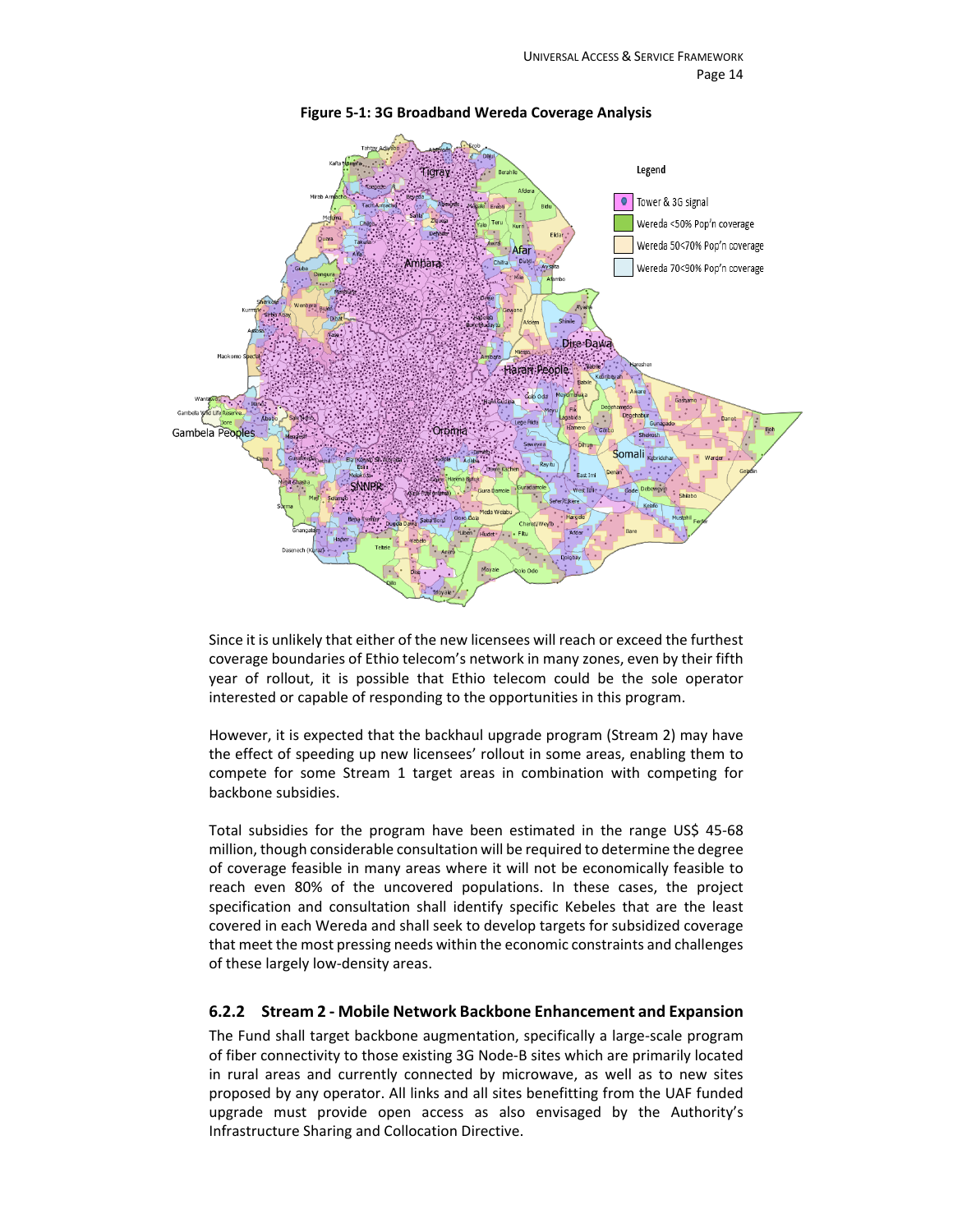The objectives and benefits of a widespread fiber transmission upgrade program to all market participants are the following:

- 1. Removal of transmission‐related data throughput constraints on the existing network, enabling all sites to meet forward‐looking targeted data speeds of 10 Mbps before 2025, for any operator sharing the sites;
- 2. Prepare the way for Ethio telecom to upgrade its sites to 4G to meet these reasonable targets, by subsidising commercial service transmission to non‐ urban sites to ensure universal access and service;
- 3. Provide a high performance, advanced technology transmission backbone for tower sharing and open access in the liberalized market. The existing extensive network of Ethio telecom sites is a national asset which needs to be upgraded and made available to all operators.

The UAF will provide subsidies for optical fiber deployment to mobile sites in specified rural operating zones, to both incumbent and new licensee applicants. These subsidy contracts shall be initiated through a form of open competition, commencing even before the UAF receives income from operator levies. The subsidies shall therefore become UAF credits (effectively Pay‐or‐Play investments in kind) to reduce the balance of UAF levies to be paid on licensee annual accounts.

The Authority has estimated the notional maximum total route‐kilometers of fiber upgrade required to connect up to 5,280 non‐urban sites based on a step‐by‐step, least-distances to connect all sites to the nearest existing fiber node. The calculation of new fiber distances for all regions yielded a total estimate of over 47,194 Kms, of which:

- 25,301 Kms will connect approximately 3,612 sites located less than 30 Km from the nearest fibre node;
- 21,894 Kms connects the remaining 1,668 sites that are located more than 30 Km away.

Based on an average, competitively supplied cost of US\$10,000 per kilometer and subsiding 100% to the four least economic regions $14$  and 50% elsewhere, the total cost is estimated at approximately US\$ 180 million. This assumes that for practical purposes a maximum of only two-thirds of the total would actually require upgrade to fiber for efficient backhaul of broadband services.

#### **6.3 Phase 2 – Subsequent Sectoral and Demand Side Needs**

#### **6.3.1 Stream 3 ‐ Sector ICT Development Projects**

The UAF shall consider adding to its program the provision of support to public institutions, i.e., to schools and higher education, health facilities and other organizations serving public socio‐economic infrastructure needs and services, if they require support for ICT connectivity needs.

The UAF will not seek to create or financially support projects unless they originate from the sector organizations (i.e., Ministries and government agencies). These agencies themselves need to develop ICT strategies, curricula and facilities to fulfill their primary objectives.

<sup>&</sup>lt;sup>14</sup> Afar, Benishagul Gumuz, Gambela and Somali Regions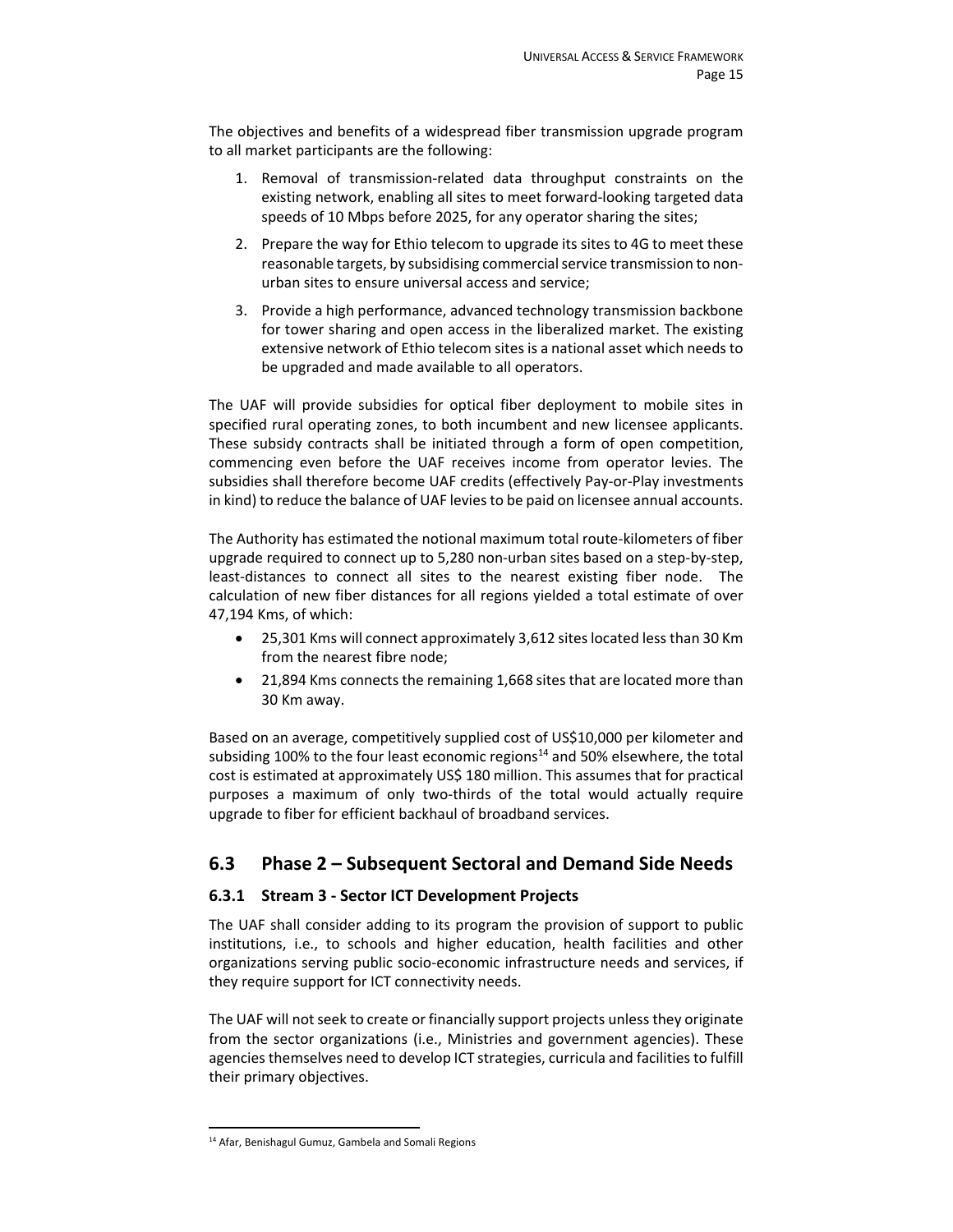Whereas the UAF shall initiate dialog, support will thus be in response to identified needs that relate primarily for provision and funding of communications, such as broadband Internet connectivity or specific user applications which support the agencies' prime objectives.

#### **6.3.2 Stream 4 ‐ Digital Literacy, ICT Capacity Building and Awareness**

These initiatives are considered to be demand support and create increased market development and viability, as well as benefitting the users and potential users of ICT services.

After the first three years of UAF operation, during which the infrastructure rollout and state of the liberalized market shall be monitored, the UAF will likely expand its role to support capacity building projects, particularly in the field of education and community ICT awareness and sensitisation. For this purpose, the Fund administration will establish relationships with qualified private and public ICT training organizations, including university‐based groups and non‐government organizations with skills to offer for literacy and capacity building projects in identified under‐served geographic areas of the country.

Projects may include hands‐on training classes, public awareness raising events, assistance to local entrepreneurs, and/or both user and management training in public institutions. The goal will always be to ensure that new users in these communities and persons with disabilities have the best opportunity to benefit from technologies as they become available.

#### **6.3.3 Stream 5 ‐ ICT Content and Applications**

The UAF will also monitor the perceived need for content and applications development and, as appropriate, will consider collaborating with other organizations and projects that focus on supporting development of content and applications of value to rural and underserved communities, especially in local languages.

These Phase 2 targets for support may include websites, mobile applications, educational and training materials, interactive and multimedia applications for special needs users and language groups, as well as other targeted ICT content. The Fund will primarily look to co-finance development projects that arise from potential partner organizations, serve priority needs, and aim to become self‐ sustaining and commercially viable after UAF support.

#### **6.3.4 Special Projects**

Also in Phase 2, the Fund may undertake certain special projects not originated internally but arising from any source that merits financing through the UAF. These approaches, perceived to be largely from various non‐Government and Civil Society organisations for initiatives which could include community networks, must be consistent with the Fund's priority objectives of universal access, overall communications market development and fulfillment of the demand and need for ICT services across the populace.

For each special project, prior to approval the Fund administration will solicit ideas, inputs, requests and business plans from stakeholders, and prepare a tentative project plan for public comment. Details of the proposed project(s) will be open to scrutiny, including locations, services, beneficiaries, other terms and conditions.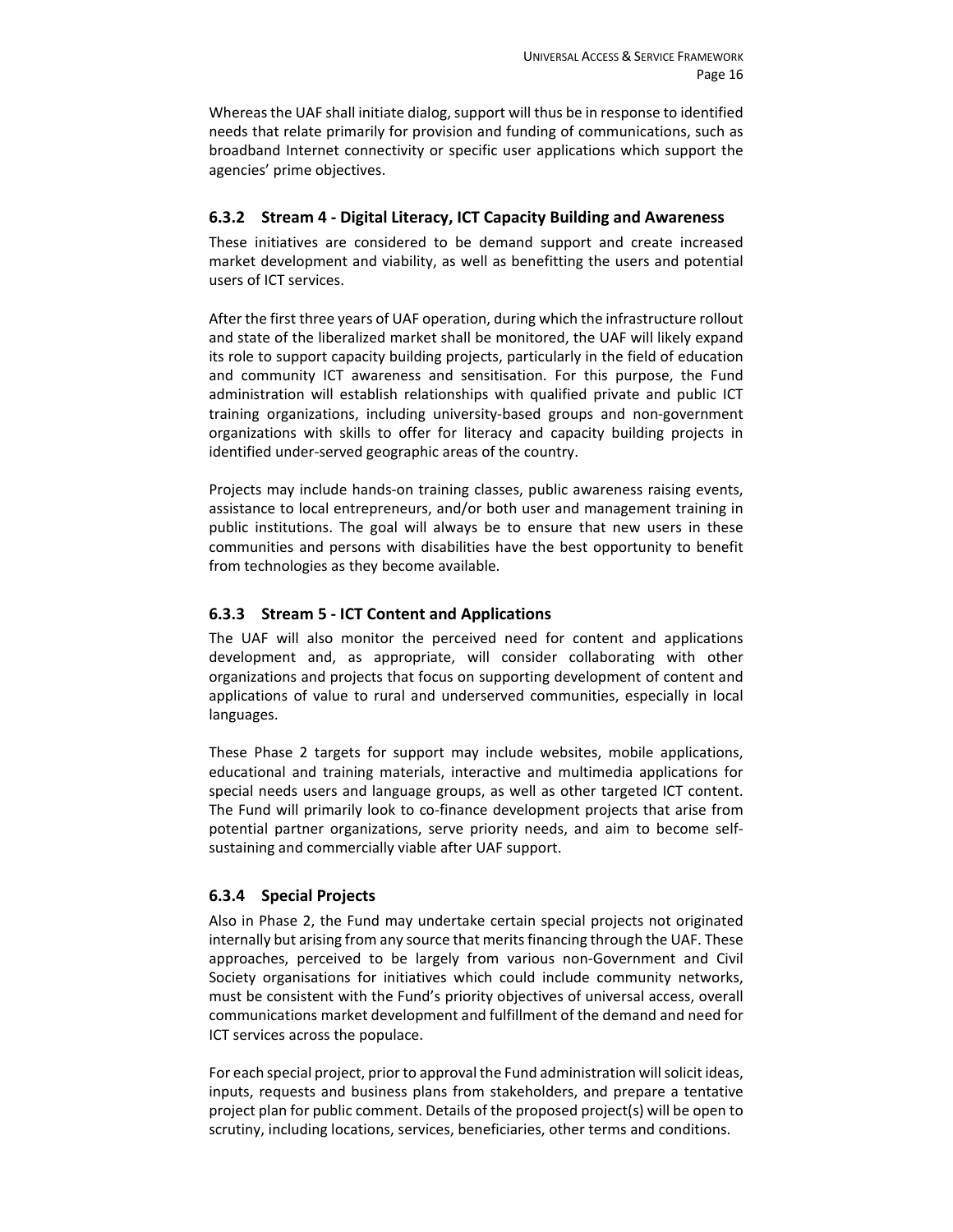Every effort shall be made to put special projects to competitive auction, however if such an auction is not possible or feasible because of the nature of the special project, then this decision will also be subject to public input and comment.

The Fund administration shall set a maximum limit (percentage) of total Fund annual resources on the financial amount that can be assigned to special projects during any given year.

# **7 Financial Requirement and UAF Levy Plans**

#### **7.1 ICT Gap closure financial needs**

The total five (5)-year program cost required primarily for the Stream 1 and 2 programs would reach US\$ 200‐250 million if all aspects of the investments are achieved in a timely fashion.

## **7.2 Financial Distribution Schedule**

The total program roll‐out for Years 1‐5 is shown below. At Year 3, a first market assessment and interim evaluation of the Stream 1 and 2 Programs shall be carried out in order to develop initial activities in Stream 3, 4 and 5. A full Program Review shall be carried out in Year 5, to assess the results and impact of the priority programs and nascent secondary programs prior to planning for subsequent years.

|                                   | <b>Allocation</b> | Yr1 | Yr2 | Yr3 | Yr4 | Yr 5 |  |
|-----------------------------------|-------------------|-----|-----|-----|-----|------|--|
| Stream 1 - Wereda coverage        | 15-20%            |     |     |     |     |      |  |
| Stream 2 - Fiber backbone         | 70-80%            |     |     |     |     |      |  |
| Stream 3 - Sector ICT development | $3 - 5%$          |     |     |     |     |      |  |
| Stream 4 - Demand support         | 2%                |     |     |     |     |      |  |
| Stream 5 – Content support        | 2%                |     |     |     |     |      |  |
| <b>Special Projects</b>           | 1%                |     |     |     |     |      |  |

#### **7.3 ICT Market size and funding resource timescale**

A conservative assessment of Ethio telecom's 2019/2020 total revenue is approximately ETB 44 bn (USD 1.34 bn), which is the market's starting point and will grow modestly for the first year (assumed to be 8%). The overall ICT market revenues post‐liberalization have been projected, from evidence‐based research, to grow at a rate of 28% after market liberalization $^{15}$ .

Taking this as the best estimate available, Figure 6‐1 shows the market from which levies can be drawn. It is conservatively estimated that the total market will cross USD 2bn in 2022/23 fiscal year and likely reach US\$ 3‐3.5 bn by 2023/24.

<sup>&</sup>lt;sup>15</sup> See Privatization consultant Roland Berger's projection.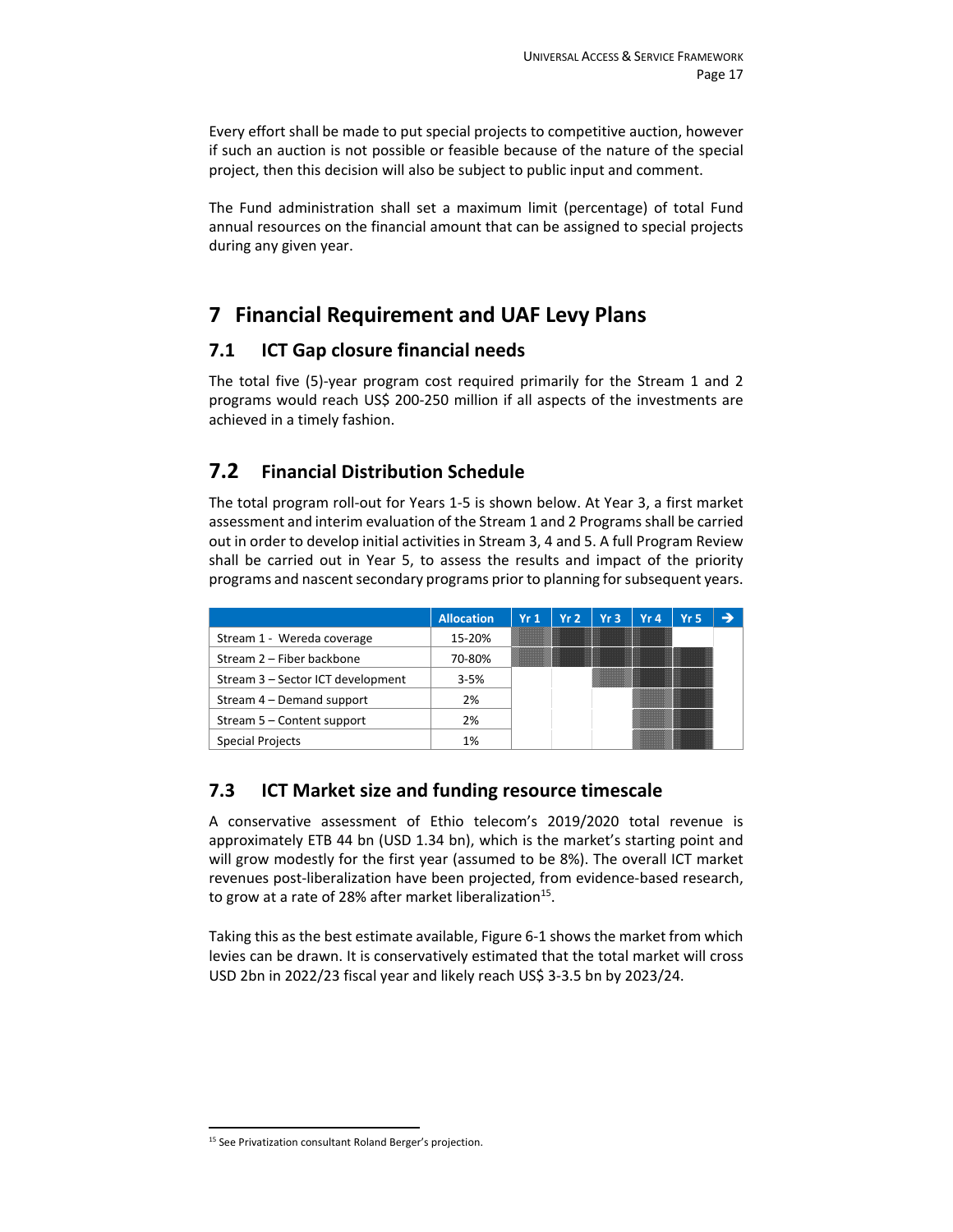

## **7.4 Projected UAF income and capacity to invest**

Figure 6‐2 shows financial accumulations at 1%, 1.5% and 2% of gross revenues using the most likely, mid‐range predicted market growth rates.



In summary, the options of 1%, 1.5% or 2% levy would yield 5‐year UAF income ranging from US\$ 166 to 333 million under the most likely market growth scenario. At 1.5%, the income profile under the full range of potential growth scenarios provides an income ranging between US\$ 200 and 301 million, with US\$ 250 million at year 5 assuming the most likely expected growth conditions.

|                            | <b>ICT market scenarios</b> | 2021/22 | 2022/23 | 2023/24 | 2024/25 | 2025/26 |
|----------------------------|-----------------------------|---------|---------|---------|---------|---------|
|                            | 1.5% Low growth             | 26.94   | 32.33   | 38.79   | 46.55   | 55.86   |
| <b>USF Levies</b><br>@1.5% | 1.5% Predicted growth       | 28.74   | 36.78   | 47.08   | 60.26   | 77.14   |
|                            | 1.5% High growth            | 30.31   | 40.92   | 55.24   | 74.57   | 100.67  |
|                            | 1.5% Low growth             | 26.94   | 59.27   | 98.06   | 144.61  | 200.48  |
| <b>Accumulation</b>        | 1.5% Predicted growth       | 28.74   | 65.52   | 112.60  | 172.86  | 250.00  |
|                            | 1.5% High growth            | 30.31   | 71.22   | 126.46  | 201.03  | 301.69  |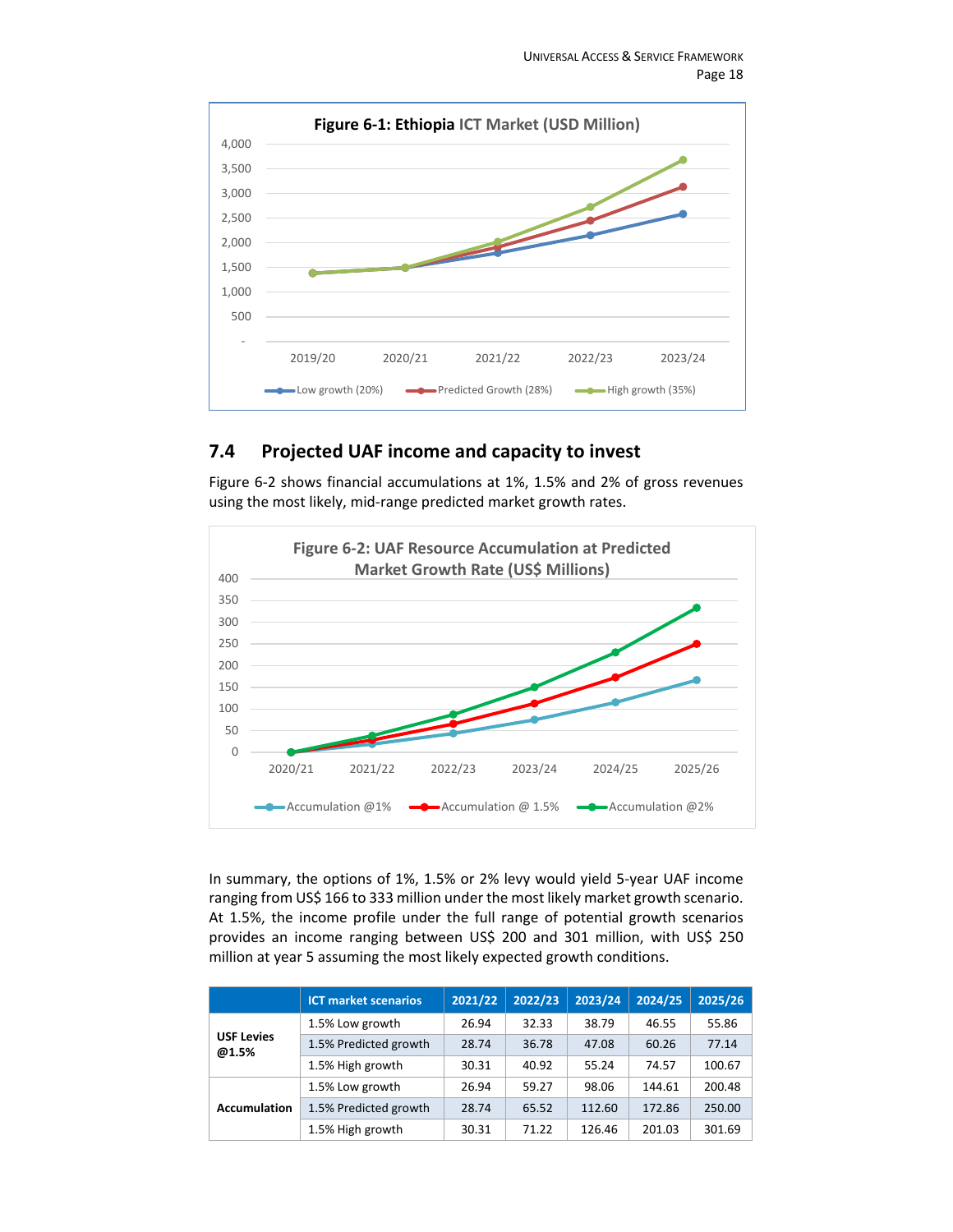### **7.5 Benchmarks and African experience**

The public notice for the October 2019 Stakeholder Consultation noted that based on international benchmarks, the contribution to the UAF would likely be in the range of between 1.5% and 2.5% of gross revenues of licensees.

Subsequently the universal service advisor made an assessment of what level operator levy would fit with international and African benchmarks and best‐case experience, provide a manageable income to the UAF, and meet reasonable projections for needed UAF investments. Based on evaluation of the most credible African benchmarks for successful performance, a level of one percent (1%) is the most supportable by best case examples.

However, based on the requirement to provide for Stream 1 and 2 program investments, if they can be rolled out to their maximum potential, the Authority is fixing the maximum levy at 1.5%, with provision to reduce the levy if the UAF programs are not meeting their distribution targets (See Section 6.7).

## **7.6 Commencement of UAF charges**

No levy collections (from either Ethio telecom or new licensees) will be charged until one year after competing operators have inaugurated their commercial operations and have a full year of operation to report. Thus the first year of UAF obligations is projected to be Fiscal 2021/22 based on current assumptions for effective liberalization and new license rollout. However, the Authority is also considering the granting of a three (3) year grace period, in which case the incoming resources and expenditures will be rebalanced.

## **7.7 Provision for future reduction**

Irrespective of the levy rate authorized, the UAF Regulation provides for annual charges to be reduced proportionately if the UAF accounts record that the Fund is unable to sustain budgeted investment commitments or disbursements beyond seventy-five percent (75%) of the collected revenues into the USF for two consecutive years.

#### **7.8 Pay‐or‐Play Options**

A "Pay‐or‐Play" mechanism (UAF Credits for meeting specific targeted investments) is under consideration, in order to enable the Fund to initiate and rollout its program ahead of accumulation from levy collections. The scheme would be tied to both Stream 1 and Stream 2 investments, but would be especially crucial for implementing a broadband backbone transmission upgrade to facilitate an effective high-performance backbone for the anticipated liberalized market developments.

As an alternate to Pay‐or‐Play, the Government or the Authority could seed the first two years of operation through an appropriation, as a grant or short-term loan, from other sources of ICT Sector income (e.g., Bid fees received from new licensees).

On balance, the universal service advisor has recommended that the UAF Credit option is superior as it has the advantage of simplifying the subsidy contracting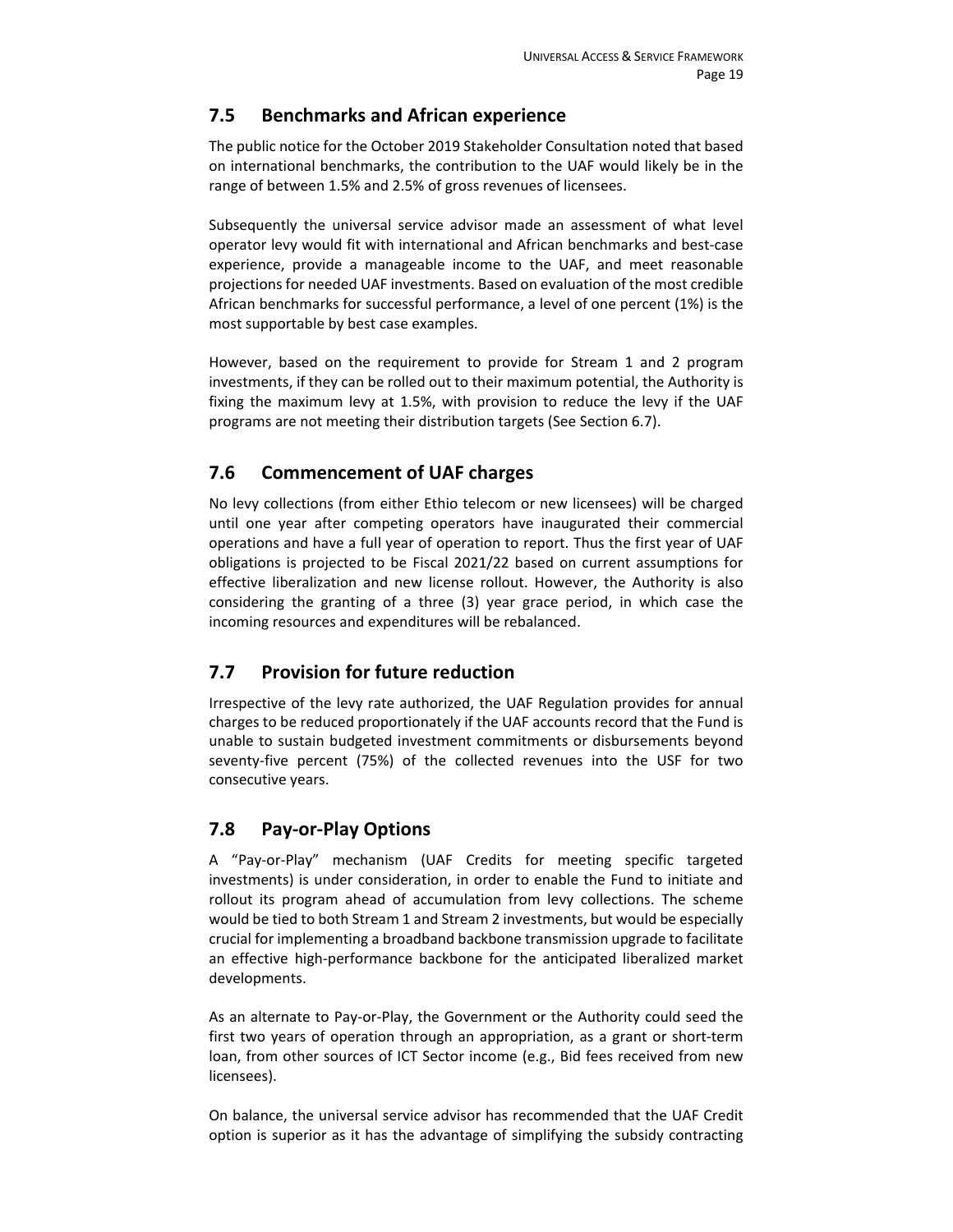process and also provides credits to operators against future levies, which the Authority hopes will gain industry acceptance and have a positive impact on operator collaboration with the universal service strategy.

# **8 Guiding Principles of UAF Operation**

## **8.1 General**

The Authority shall operate the UAF under clear and public rules of procedure to be published in its *UAF Manual of Operating Procedures*, and according to a set of firm principles. The following describe some of these core principles that will inform and guide implementation of the UAF Programs.

## **8.2 Transparent Processes**

All activities of the UAF shall be conducted in an open, transparent manner, and in consultation with private and public sector stakeholders. In developing program goals and project design, the Authority shall consult directly with affected parties, including potential service providers, end user communities and any other public and private sector organizations that may participate in the projects.

The Fund's accounts, including collections and spending, shall be publicly available on the Authority's website, along with the results of all procurements, credits and criteria for all decisions. All UAF rules and procedures shall also be open for public inspection and input.

## **8.3 Open, Competitive Procurements**

The Authority shall award UAF project contracts only through open, competitive procedures. All eligible providers/UAF contributors will be allowed to bid for these contracts, following standard public rules and/or explicit procedures. To ensure transparency, all bidding documents will be made publicly available, along with other key information about the bidding processes and the projects to be awarded.

In the case of Pay‐or‐Play/UAF Credit procedures, the precise principles, calculation methodology and submission rules to be followed and the degree of competition shall be explicitly and transparently made available to all eligible participants.

For example, subsidy contracts will be contracted through a formal, open and competitive "Request for Proposal" process but will not necessarily require competitive bids to be received from multiple bidders. The contracts will be negotiated as credits against UAF payment rather than as cash payments.

Proposals will need to demonstrate that competitive sub‐contract/supplier bids have been secured to demonstrate least-cost solutions. In the case of the fiber program, proposals will also need to show that they are planning routes on an economic, site-by-site build-out from existing fiber nodes reaching out into strategic areas with sufficient demand for broadband services.

At the conclusion of every project competition, a summary of the evaluation, containing the entire bidding/submission process, its history, bid prices and the result shall be publicized, including being posted on the UAF website. As projects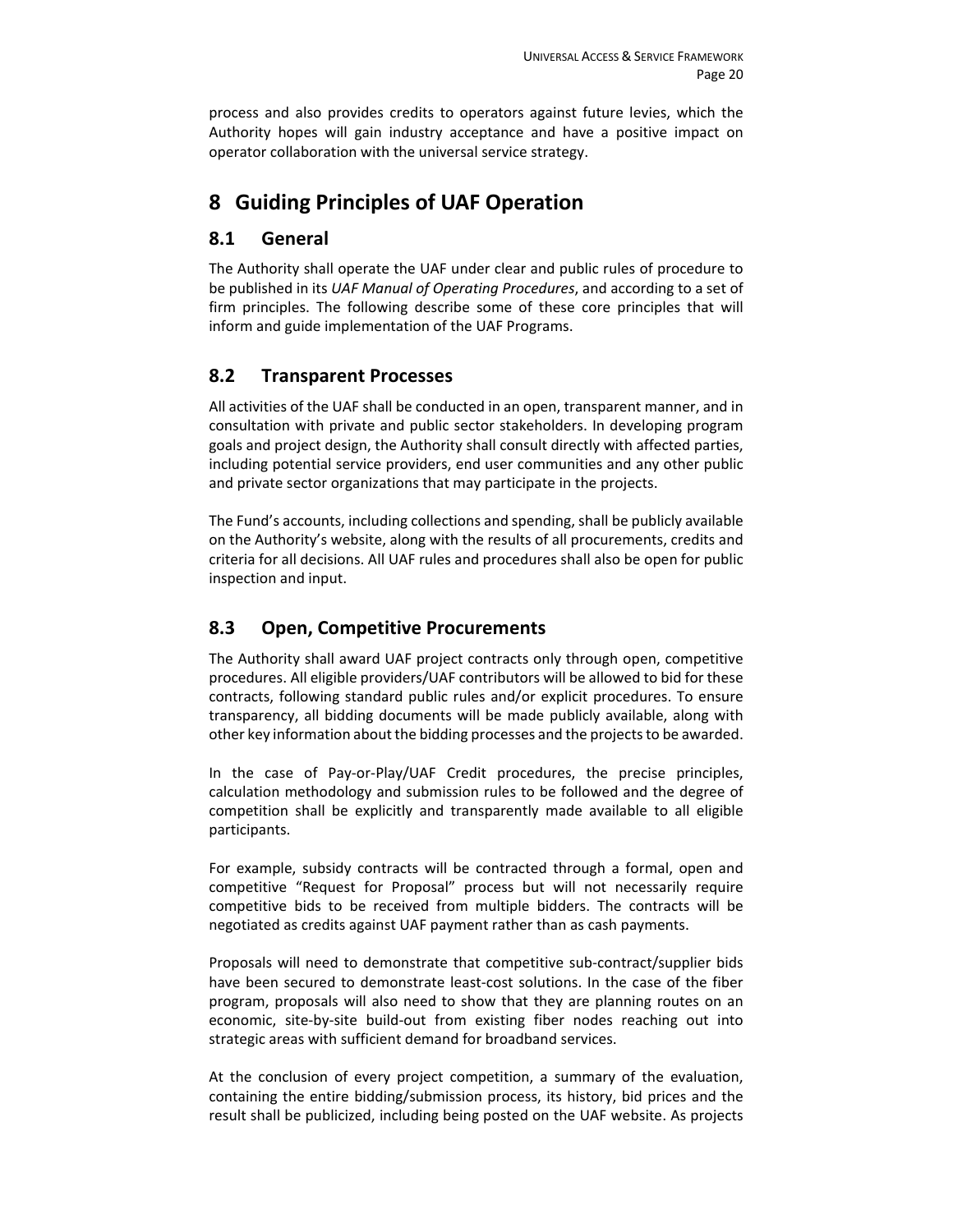are implemented, progress and monitoring reports, achievements and shortfalls will also be regularly updated on the Authority's and Fund website.

### **8.4 No Distortion of the Market**

The Authority will always seek to ensure that the activities of the Fund do not distort or interfere with the development and operation of private sector market competition or commercial viability. The Fund will not be used to subsidize markets or services that can be served commercially without UAF support. All market players will have appropriate, fair and equal opportunities to compete for Fund resources, subject to additional criteria below.

## **8.5 Infrastructure Sharing**

All service providers that receive UAF funds shall be required to allow open, cost‐ based (i.e., commercial) sharing of infrastructure on facilities built under UAF contracts to other licensed operators. Such sharing may include access to dark fiber, bandwidth services, ducts, masts, cables, physical structures, equipment enclosures and similar facilities.

General terms, conditions, principles and restrictions on such shared access shall be in accordance with the Infrastructure Sharing and Collocation Directive. Specific rules will also be part of the UAF project tender documentation and implementation rules. These will be developed with consultation with the industry to ensure fairness and technically reasonable requirements. These terms notwithstanding, the contracting of infrastructure sharing shall be accomplished through commercially negotiated contracts which are not in conflict with the Directive of UAF rules.

## **8.6 Criteria for Selection of Areas**

The Authority shall develop clear and objective methods and criteria for prioritizing strategic investments and the geographic zones and routes where UAF projects will be implemented. In general, priority will be given to serve or support service provision to rural, remote, and small centers which are underserved or poorly connected to the backbone, and for which commercial operators cannot provide the required facilities and/or required quality of service without support.

The factors that determine which specific areas and facilities will be chosen for any given projects will be determined on a transparent and fair basis. This shall include the evidence of census and economic data, consultations with local stakeholders, taking account of such criteria as access and proximity to existing network infrastructure, size of population and density, status of supporting infrastructure (energy, roads, etc.), socio‐economic conditions and demographic diversity.

## **8.7 Choice of Technology**

In awarding UAF projects, the Authority shall not expressly promote or disallow any particular technology platform, system, or architecture that can be demonstrated to achieve the required results, except in cases where there is clear general consensus on the type of technical solution required (e.g., fiber backbone).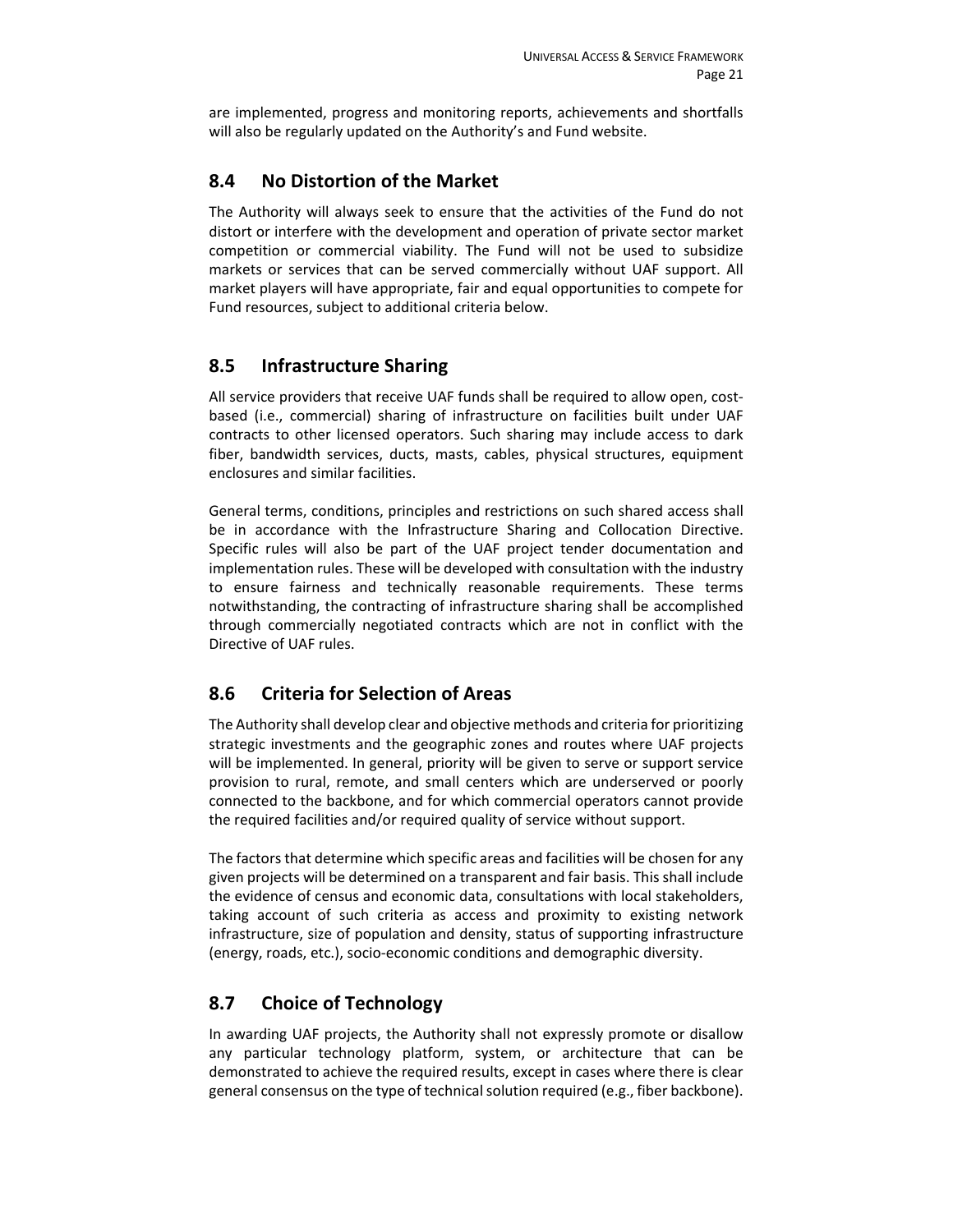Bidders will be encouraged to propose the most cost effective mix of technologies using any innovative and forward‐looking, future‐proof solutions, so long as the chosen solution has a proven record of service in the field, anywhere in the world.

#### **8.8 Limitations on Subsidies to a Single Licensee**

The Authority shall endeavor to ensure that all licensees contributing to the Fund have a fair and equal opportunity to receive subsidy funding under competitive project bids. The Authority may consider establishing maximum limits on the total number of projects or amount of payments from the Fund that any one licensee can receive during a given time period. The precise terms of such limits will be determined through a consultative rulemaking process.

## **8.9 Public Awareness**

The Authority shall widely disseminate the purpose and objectives of the Fund through the media as well as by arranging public events, especially at places where UAF Projects are being planned or implemented.

# **9 Project Planning and Implementation**

## **9.1 Project Development Criteria**

The Authority will develop the scope, location, and details of specific projects to be implemented under the UAF programs, in consultation with industry and local stakeholders. The Fund will not finance projects in locations that can be commercially served by competitive market players on their own.

The Authority will regularly review the status of market development, plans and rollouts, and the scale and nature of gaps in network and service access, as an input to the UAF project planning process.

#### **9.2 Project Plans**

The Authority shall prepare annual project plans for each program, in consultation with potential beneficiaries and industry. Each plan shall include a clear description, applicable service requirements, specifications and standards, implementation timetable and any special commercial terms that would have an impact on the feasibility or business planning for the implementing contractor. Where the project is such that it would be auctioned with a reserve price, the project plan shall also identify the maximum subsidy amount.

## **9.3 Eligibility Criteria for Fund Applicants**

In the bidding process for projects requiring provision of infrastructure, connectivity and service, only operators duly licensed by the Authority shall be eligible to participate in the competitions for the major Phase 1 competitions.

A licensee shall be disqualified from taking part in a tender if it:

- a) Defaults in payment of its net UAF contribution owing; or
- b) Has failed to complete previously awarded contracts.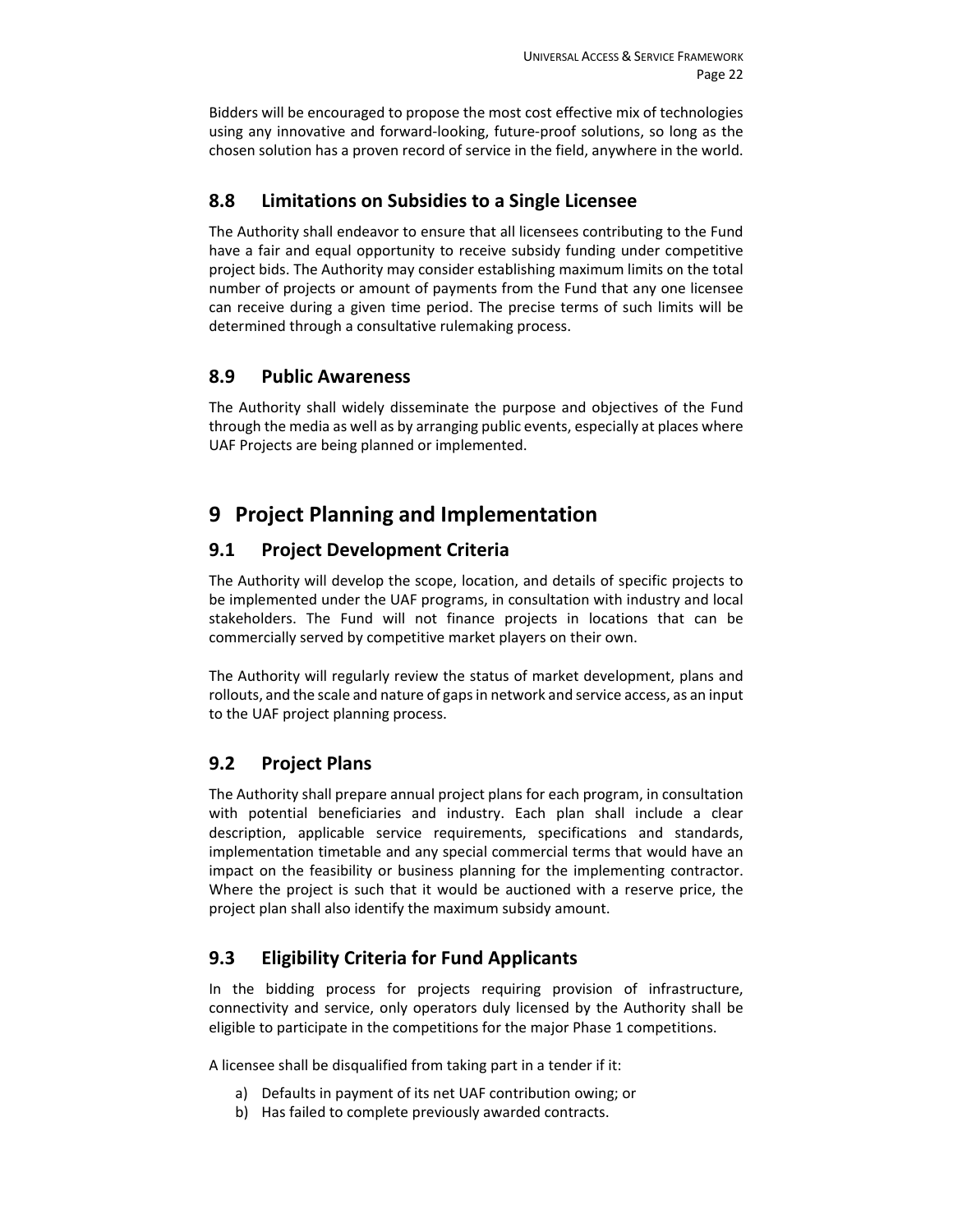Other specific eligibility and qualification criteria will apply to Phase 2 projects, to ensure that only well qualified participants may compete for UAF financed projects.

Public sector entities and other non-licensees may be eligible to bid for training, digital literacy, content development for Phase 2 program and special projects relating to ICT services and applications, if such systems or services do not require a license from the Authority.

## **9.4 Competitive Bidding Framework**

Principles contained in the Federal Public Procurement Directive (2010) of Ethiopia or subsequent legislation shall inform or govern the competitive bidding process for UAF project contracts. However, where contracts could be categorized as Pay‐ or‐Play, UAF credit or limited to specific players, the Authority shall identify the aspects that must be compliant with standard procurement rules and that are non‐ standard and justified under the specific objectives of the UAF.

The Authority shall prepare a Bidders' Information Package which shall be provided to all interested eligible bidders. The Package shall include detailed information about the project, instructions to potential bidders on how to participate, eligibility requirements, format of bid submissions, and amount of bid bond if appropriate, any applicable reserve price and any other requirement of the bid.

In accordance with the general guidelines and principles, UAF competitions are usually technology‐neutral in setting out project requirements and evaluations. However, for Phase 1, in the case of backbone augmentation, there will be an expectation that optical fiber should take priority. Alternative technology such as broadband IP microwave links may be allowed where total potential bandwidth required clearly does not exceed capacity, or physical barriers such as terrain dictate the economic solutions.

Evaluation of bidders' technical submissions to ensure that proposed solutions comply with project requirements will rigorously consider delivery alternatives that meet the needs of specific network architecture and capacity definitions. In all UAF competitive procurements, including for UAF credits, only the technically qualified bidder submitting acceptable proposals and requiring the least subsidy shall be awarded UAF contracts.

If any collusion among bidders is suspected, the Authority shall have the right to cancel the bid and subsequently re‐bid. If no bid is received, the Authority shall discuss with the licensees the reasons and review the bidding process and constraints accordingly.

#### **9.5 Monitoring and Evaluation**

The Authority shall implement a robust Monitoring and Evaluation Framework to oversee all UAF financed projects. This shall include regular onsite and offsite monitoring of all projects to make sure that the funding is being utilized in accordance with the contracts.

In addition, the Authority will undertake impact evaluation studies to assess the performance of UAF projects, and whether the UAF programs in general are